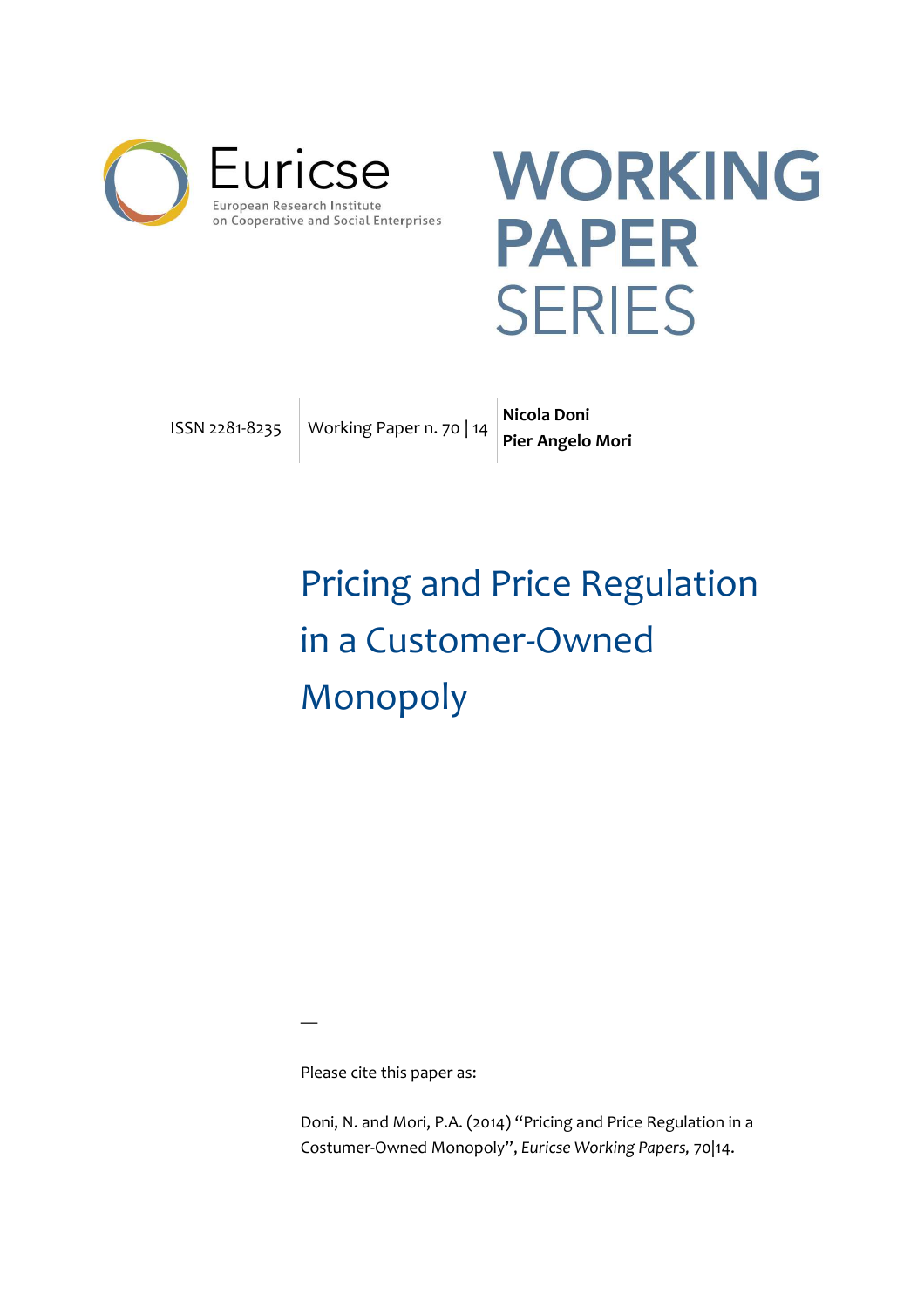## **Pricing and Price Regulation in a Customer-Owned Monopoly†**

Nicola Doni\* and Pier Angelo Mori\*\*

#### **Abstract**

In the first part of the paper we study the pricing policies of a customer-owned firm in the absence of external regulation. The profit-sharing rule is a key element of the price choice and our analysis focuses on the two most common ones, uniform and proportional. The main result is that the self-discipline effect generally ensures the dominance of customer-ownership over investor-ownership in welfare terms, though under neither rule it is enough to attain the first-best in equilibrium. Then, customer-owned firms, like forprofit ones, need some external price regulation. In the second part we address this topic. We show first that the optimal regulatory policies for investor-owned service providers are not optimal for customerowned ones, and hence price regulation is affected by the ownership mode. Another factor that is shown to condition the effectiveness of regulation is the sharing rule. The paper closes with a few results on the optimal regulatory design for customer-owned firms.

## **Keywords**

Customer ownership, public utilities, price regulation

#### **JEL codes**

 $\overline{a}$ 

D71, L11, L33, L51, P13.

<sup>&</sup>lt;sup>†</sup> We owe a debt of gratitude to Davide Di Laurea for his contribution in the preliminary phase of the project. We are also grateful to Jens Pruefer for useful comments. The usual disclaimer applies. The authors gratefully acknowledge financial support from Euricse and Fondazione Cassa di Risparmio di Trento e Rovereto.

<sup>\*</sup> Dipartimento di Scienze per l'Economia e l'Impresa, Università di Firenze. Email: nicola.doni@unifi.it

<sup>\*\*</sup> Università degli Studi di Firenze and Euricse. Email: pierangelo.mori@unifi.it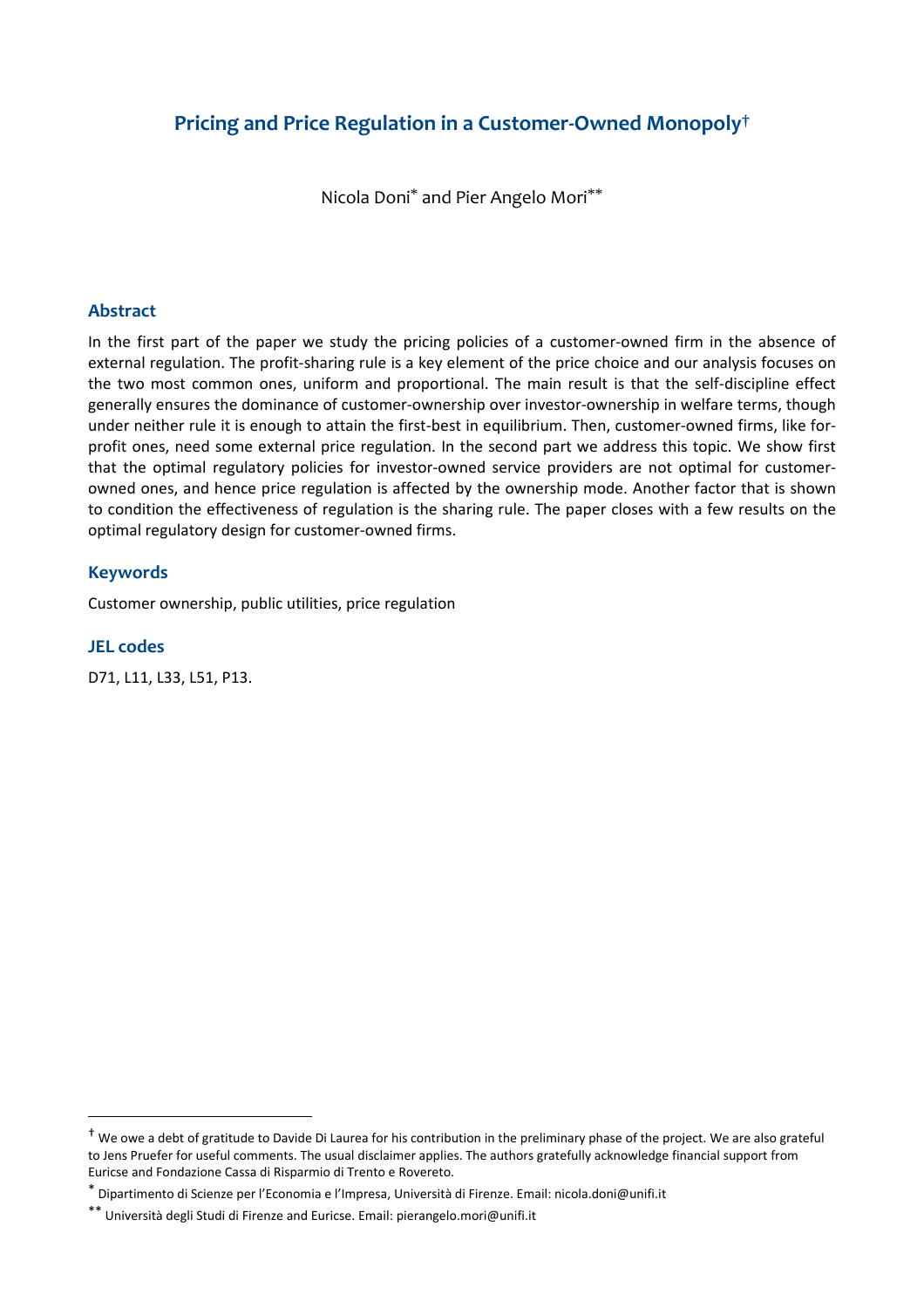## 1 Introduction

Customer-ownership of public utilities is as old as modern public utilities themselves. The first electric cooperatives appeared in Europe in the second half of the  $19<sup>th</sup>$  century, more or less at the same time as the first for-profit providers; customer-owned water systems started to be set up even before the spreading of municipal and privately-owned water companies (cf. Mori, 2013, for more details). Today utility cooperatives are a worldwide phenomenon. Their presence is most relevant in the USA, where electric cooperatives hold the largest share of the rural power market with over forty million customers (NRECA, 2012). Utility cooperatives, however, are present in many other countries too, from Canada to the Philippines, and sectors, from energy to telecommunications (Mori, 2013). The phenomenon already attracted economists' attention in the past and spawned a sizeable empirical literature, for the most part focusing on efficiency issues (see Peters, 1993, for a survey of the literature on electric cooperatives). Recently, new interest in this organizational form has arisen in relation to privatization, which is also the background motivation of this paper.

For nearly a century government-ownership was the dominant model in the public utility sector. In the late 70s the operation of some public services started to be handed over to for-profit firms, first in the USA and UK, and then in the rest of Europe and other countries. The process later lost momentum for a variety of reasons, among which a growing opposition to privatization in many countries (cf. Hall et al., 2005; Checchi et al., 2009; Bonnet et al., 2011), which has sometimes led to a complete standstill. An emblematic case in this regard is Italy, where an overwhelming poll against the privatization of water services in a 2011 popular referendum has virtually blocked reform of local public services and investments in the sector.

It is against this backdrop that customer-ownership and other not-for-profit organizational arrangements have begun to be viewed as possible solutions to the doldrums of traditional privatization and a debate has developed on this perspective. A relevant issue in this debate is regulation and particularly how customerownership could overcome its failures. Probably the first to discuss the point was Hansmann (1988, 1996). The idea is that in natural monopoly customerownership may dominate the for-profit solution by avoiding customer exploitation and thus saving on the regulation costs typically involved in the latter. For some authors this would reduce the scope of price regulation by external authorities (Kay, 1996; Birchall, 2002); for others it would make it altogether unnecessary (Morse, 2000; Maltby, 2004). The main problem with such claims is that they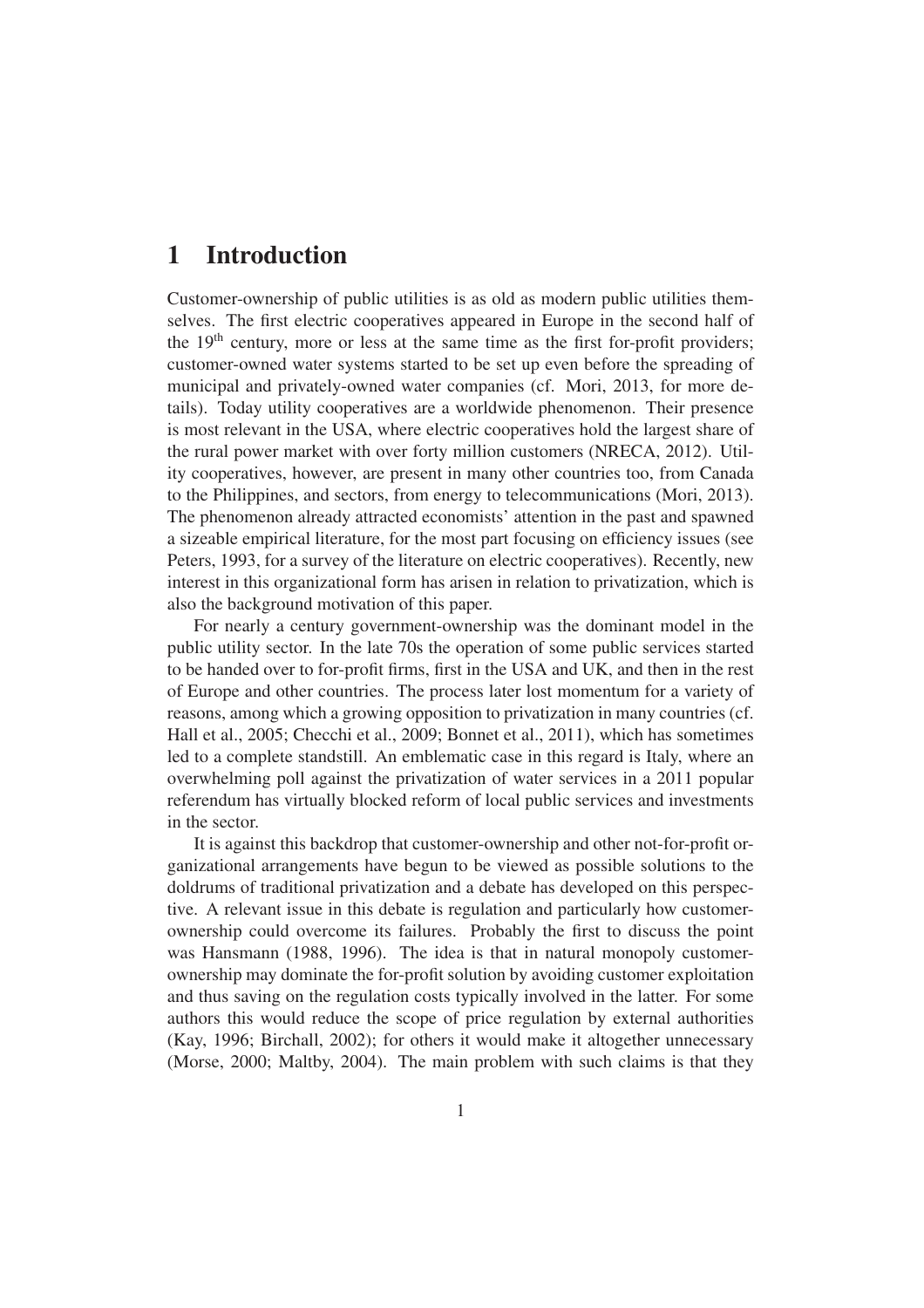lack proper theoretical support. Bennet and Jossa (2010) do address the comparison between for-profit and not-for-profit provision in a more formal way, but they disregard regulatory issues (see also Bennet at al., 2003). Indeed, while an articulate theory of regulated for-profit firms is available, very little is known about the regulation of customer-owned service providers and hence normative comparisons of the two organization types are hard to make at the current state of knowledge.

In regulation practice authorities around the world have essentially followed two alternative approaches. In some countries customer-owned cooperatives are assimilated to government firms and exempted from external price regulation, as is the case with electric cooperatives in most US states, while in others they are assimilated to for-profit providers and subject to the same regulatory rules, as occurs in Italy again with electric cooperatives. Which of these two and possibly other approaches is appropriate from a social welfare standpoint is then a relevant question in itself. Moreover, the question is preliminary to a full-fledged normative comparison between the different organizational forms and ultimately to a more comprehensive theory of privatization policy than that available today. In this paper we make a first move in this direction. The starting point of our enquiry is the claim by some advocates of the cooperative solution that with customerownership price regulation can be dropped altogether (see above). This is the object of the first part of the paper. In the second part we address the issue of ad hoc regulatory rules for customer-owned cooperatives.

A customer-owned cooperative is a particular form of enterprise where customermembers are residual claimants and control is exercised by them through democratic voting. Our model builds on Hart and Moore (1996) and is related to the earlier literature on consumer cooperatives too (we refer to the "Historical note" at the end of section 3 for a detailed review). As in Hart and Moore (1996) we include pricing policy among the decisions that the cooperative's members take directly through voting. An alternative way of modelling collective action in a cooperative would be to assume that members appoint a board of directors and leave strategic decisions to them under appropriate incentives ("managerial cooperative"). If in certain circumstances that formulation may be appropriate (see e.g. Bubb and Kaufmann, 2013), here it is not, since pricing is one of the most important decisions to the customers of a public utility and their attention is likely to be highest on this issue. As a matter of fact, even if actual ballots were not held and decisions on price policy were left to managers, a sensible management would probably try to conform to the median voter's preferences, knowing that in due course she will decide on their confirmation (a similar argument is used by Peltzman, 1971, in modelling the managers of a government firm).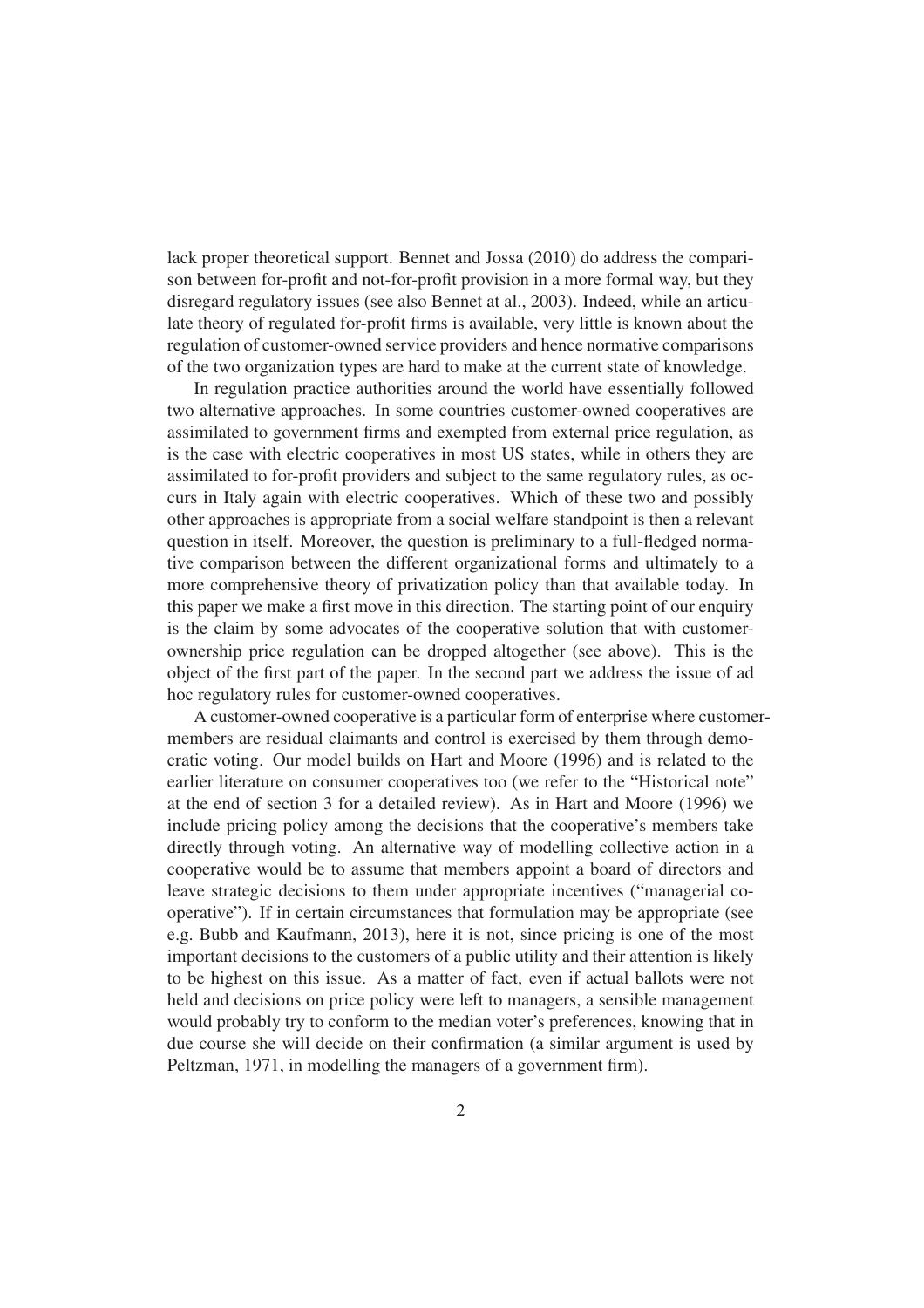Our first aim is to establish the basic conditions for the adoption of price regulation by external authorities in a monopoly market for a public service/utility. To this end, in section 3 we make a direct comparison between the pricing policies under the two alternative ownership modes–for-profit and cooperative–*without* regulation. In this case consumption choices, the voting process and external regulation are all affected by the way profits are distributed among customers themselves. In line with the early literature on consumer cooperatives (see the "Historical note" quoted above), here we focus on two of the most common sharing rules–the uniform and the proportional rule–that, as we will see, also have a special meaning for regulatory policy.

The main economic difference between investor and customer-ownership is that customers obtain a surplus from trade with the cooperative, while investors benefit from profits only. This fact has a positive effect on prices–the *self-discipline effect*–, which results in lower prices than in standard monopoly. However, in the absence of regulation even a cooperative does not always choose the first-best price. Under the uniform sharing rule the democratic process will generally not lead to the first best if preferences are heterogeneous, and the distance of equilibrium outcomes from it will be larger, the larger the asymmetry in customer preferences. By contrast, under the proportional rule the distortion does not depend on asymmetries in member preferences but on the amount of fixed costs, which are shared in proportion to individual consumption. Then the larger fixed costs are, the stronger the incentive for members to reduce this with a view to reducing their share of fixed costs, and hence the larger the collective welfare loss. To sum up, it is true, as claimed by its advocates, that in the absence of regulation customer-ownership allows to attain lower prices and a higher social welfare than investor-ownership. However, the self-discipline effect is usually not strong enough to bring about the first best, whereby the claim that external price regulation can be replaced by so-called "self-regulation"–that is, unfettered price setting by the community of customers–turns out not true. The conclusion is that price regulation of customer-owned cooperatives is generally desirable, even in the best of all worlds for self-regulation, that is in the absence of non-member patrons.

With regard to regulation the first question to ask is if the regulatory rules suited for the profit-maximizing monopolist can be successfully applied to customerowned cooperatives operating in the same circumstances too. To provide an answer, in section 4 we make an exercise within Baron and Myerson's (1982) regulatory environment, by attempting to apply optimal two-part tariffs designed for profit-maximizing monopolists to customer-owned cooperatives. In principle, this can be done but outcomes will be quite different, depending on the profit-sharing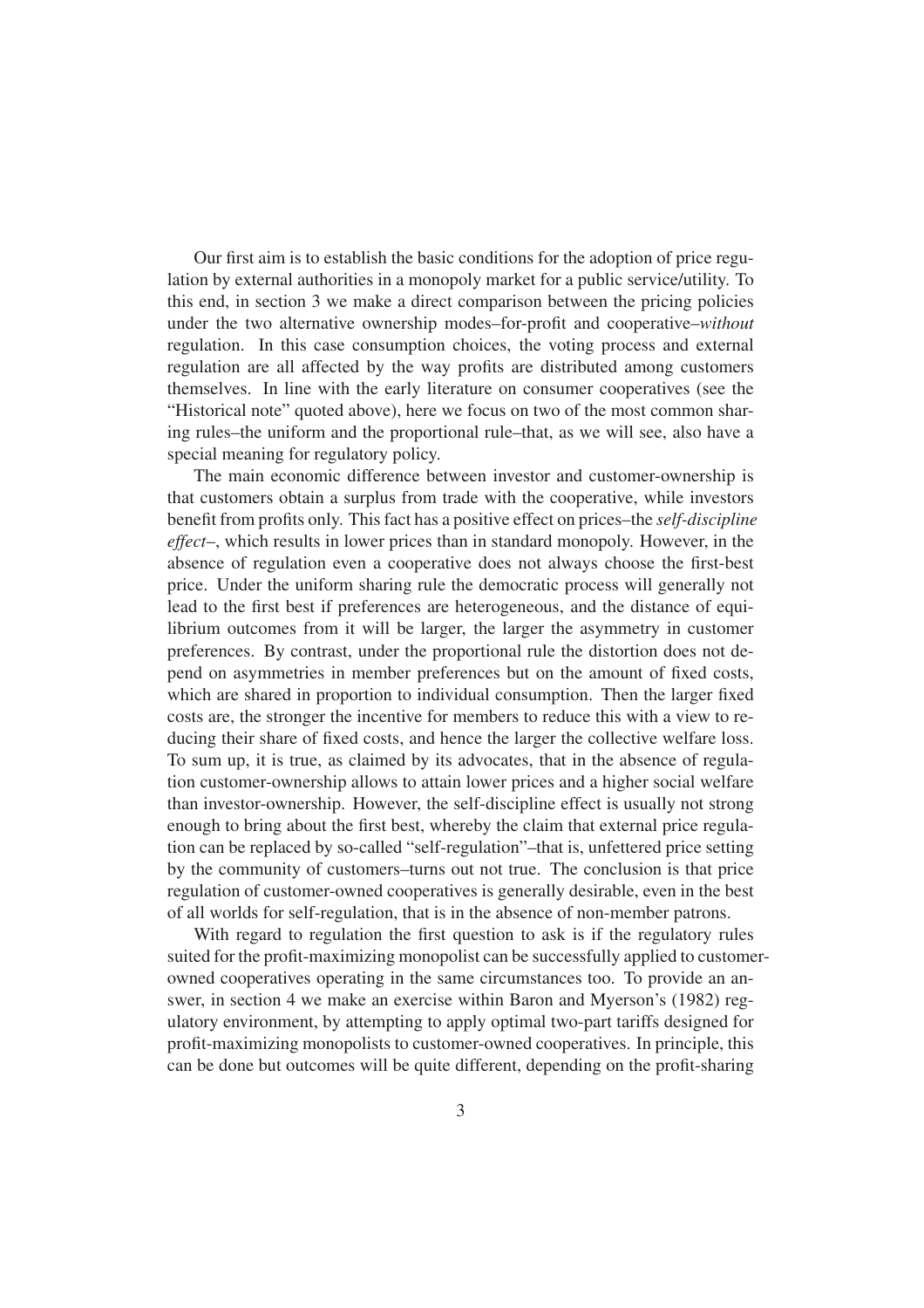rule. For instance, under the uniform rule any two-part tariff reduces to a linear tariff and the outcome is the same as in the absence of regulation, which means that the optimal tariff for the for-profit monopolist is wholly ineffective if applied to a cooperative. The result gives formal support to the intuition that ad hoc rules are needed for customer-owned cooperatives. Available regulation theory, though, offers no ready-made answers. Since the topic of optimal regulatory rules for cooperatives is virtually virgin, in this paper we limit ourselves to a few preliminary steps.

A point made by several authors in the policy debate reviewed above is that for a regulator it would be an advantage to deal with a customer-owned cooperative instead of a for-profit firm. In support of this intuition we show that there are indeed contexts in which regulated customer-owned cooperatives can attain better outcomes than their for-profit twins under optimal price regulation. In particular, we show that under the proportional sharing rule a suitable choice of the fixed part of the tariff is enough to approximate the first best and in specific cases even to implement it exactly–a result not attainable if the operator were a profit-maximizing firm. This case also highlights a topic of wider interest: the use of simple rules with cooperative operators. While the optimal regulatory rules for profit-maximizing firms are usually complex and require sophisticated information (probability priors), cooperatives' less adversarial nature makes them suitable to be regulated through simpler rules, such as leaving the choice of the variable part to the cooperative with the fixed part of the tariff set by the regulator. In other words, customer-owned cooperatives allow for simple and effective rules, not requiring sophisticated information, that are instead not feasible with for-profit counterparts. The last point addressed is methodological. The cooperative's decision-making process is typically political, since conflicting interests arising from heterogeneous preferences are to be composed through collective choice mechanisms like the majority rule. If we allow for this fact when analyzing the cooperative, we must be prepared to allow for similar considerations with regard to the regulator/legislature (the difference between the two is of no concern here and in the paper "regulator" is used for both indifferently). In the economics literature on the optimal design of regulation the regulator is generally represented as benevolent, i.e. as a public agency that maximizes the social welfare. At a closer look, however, this is a political subject too and, as such, is affected by special interests, which she is to compose in some way. Appropriate consideration of this aspect then cannot be avoided in comparing the effects of different ownership modes on price regulation. This perspective opens a further research direction that is discussed in the last part of the section.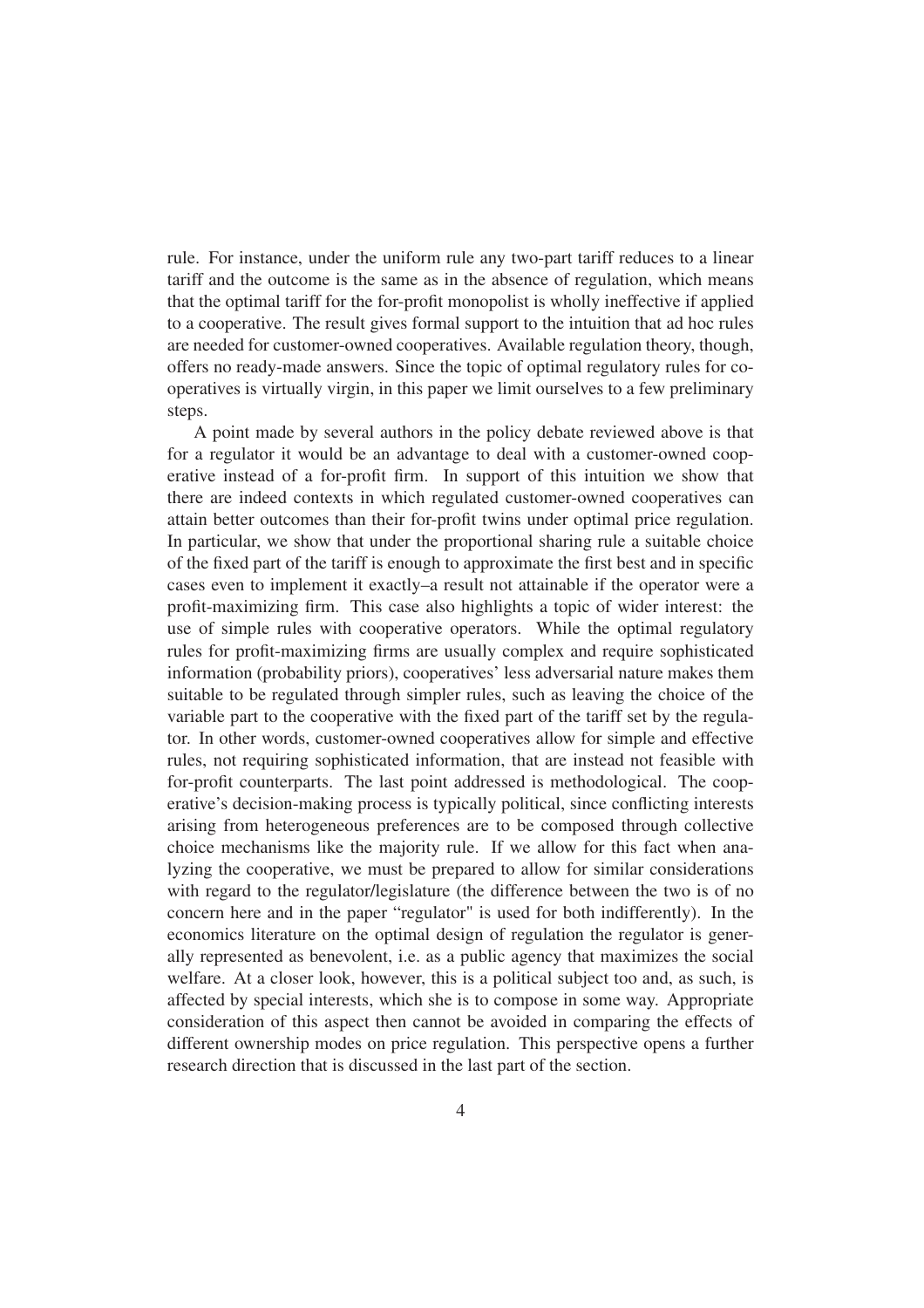The paper is organized as follows. After setting out the model in section 2, in section 3 we make a welfare comparison of the pricing policies by an investorowned and a customer-owned firm under the uniform (sec. 3.1) and the proportional rules (sec. 3.2). Section 4 is devoted to discussing the main issues and working out a few preliminary results about the price regulation of customer-owned cooperatives.

## 2 The model

We study a natural monopoly market for a public service where just one firm is present on the supply side at any time (e.g. because of legal barriers to entry). The production technology is characterized by a constant marginal costs  $c<sup>1</sup>$ , whereby the total cost is given by

$$
C(x) = F + cx,\tag{1}
$$

where x it the total output and F the fixed cost. Let  $p, p \ge 0$ , be the unit price charged by the monopolistic firm. The firm's profits are then equal to

$$
\pi = (p - c)x - F.
$$
\n(2)

On the demand side, there are  $n$  individuals who consume the service and a composite bundle of other goods, whose consumptions are denoted respectively  $x_i, y_i, i = 1, \ldots, n$ . Their utility function is given by

$$
u_i(x_i, y_i) = ax_i - \frac{x_i^2}{2\theta_i} + y_i,
$$
\n(3)

 $a > c \geq 0$ ,  $\theta_i \in [\underline{\theta}, \overline{\theta}], \underline{\theta} > 0$ . Parameters  $\theta_i$ , which differentiate the willingness to pay for the service across consumers, are distributed according to the function  $G(\theta)$ . We define  $\Theta = \sum_{i=1}^n \theta_i$ .

The budget constraint of each individual requires that his total expenditure be not larger than his income level, i.e.

$$
px_i + y_i \le M_i,\tag{4}
$$

<sup>&</sup>lt;sup>1</sup>This hypothesis is common in the literature on the regulation of monopoly (see e.g. Baron and Myerson, 1982, and the ensuing literature on optimal regulatory design) and is usually an innocuous simplification. Some of the results we will obtain, however, do not extend to variable marginal costs and in these cases the assumption becomes restrictive, as we will see later.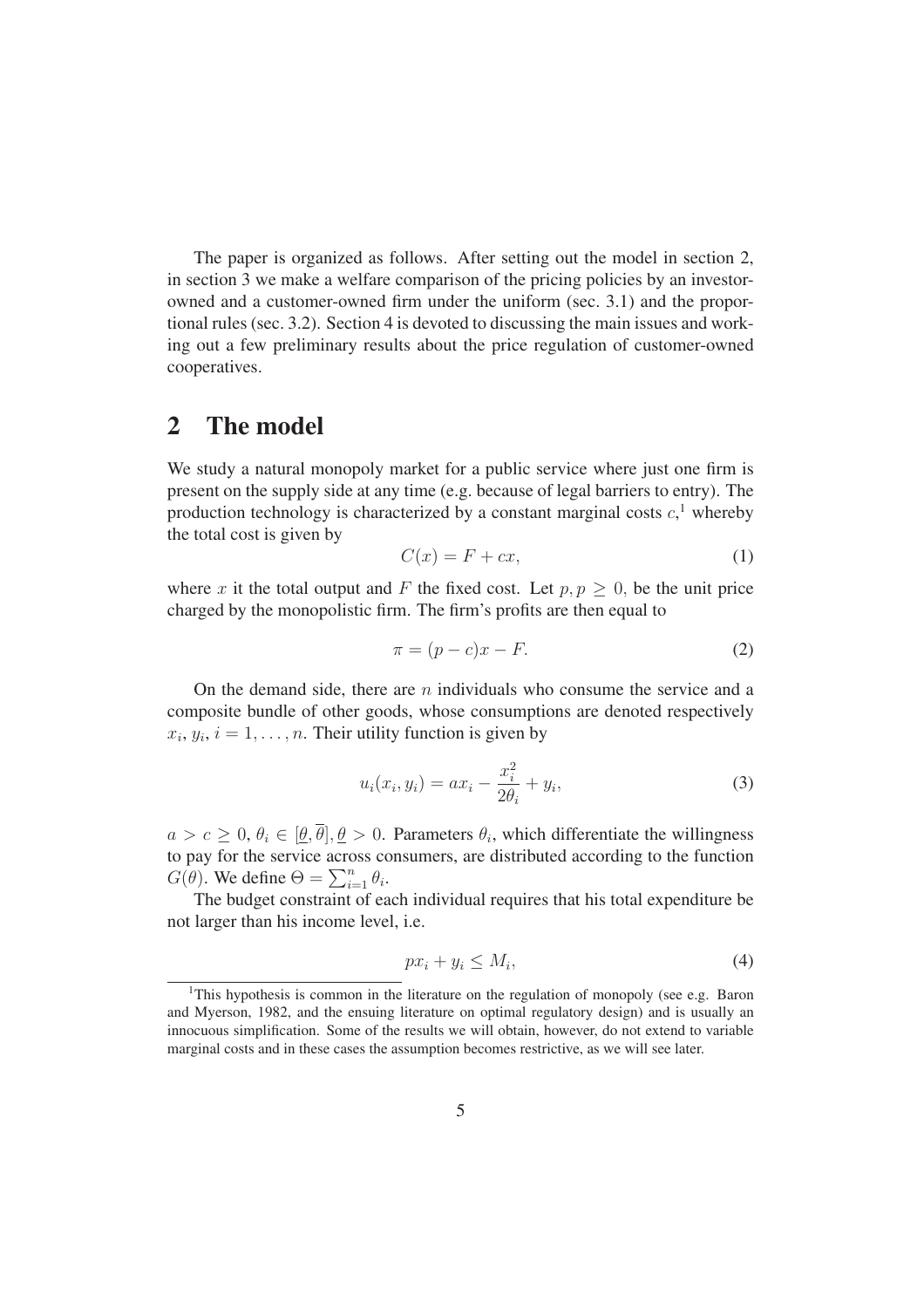where  $M_i$  is the income of individual i (the price of the composite good y is normalized to 1). By taking account of (4) as an equality (since preferences are strictly increasing), it is expedient to rewrite the individual utility function as follows

$$
u_i(x_i) = ax_i - \frac{x_i^2}{2\theta_i} - px_i + M_i.
$$
 (5)

In this paper we study two modes of firm ownership, ownership by shareholders external to the community of consumers, i.e. *investor-ownership*, and ownership by its customers, i.e. *customer-ownership*. To simplify, we restrict the analysis to the case where all customers are members of the cooperative (non-member patronage is ruled out), as in Hart and Moore's (1996) model. The ultimate difference between a for-profit firm and a cooperative is that in the latter customers share in the profits/losses of the firm according to some sharing rule. Formally, in the former case customer income is equal to an exogenous amount,  $M_i^{\circ}$ , which also represents the customer status quo. In the latter, instead, the customer income  $M_i$ is endogenous since it includes the individual share of the firm's profits–positive or negative–too. The individual income is then generally defined as

$$
M_i = M_i^{\circ} + \gamma f_i(\pi), \tag{6}
$$

where  $\gamma$  is a dummy variable with values 0, if the firm is investor-owned, and 1, if the firm is a customer-owned cooperative, and  $f_i(\pi)$ ,  $\sum_i f_i(\pi) = \pi$ , is the share of profits<sup>2</sup>  $\pi$  to member *i*. Sharing rules  $(f_1(\pi), \ldots, f_n(\pi))$  can take the most diverse forms but here we focus on two of the most common specifications, the uniform,  $f_i(\pi) = \pi/n$ , and the proportional rule,  $f_i(\pi) = \pi x_i/x$  (we refer to section 3 for a discussion).

Two words on the institutional nature of the customer-owned cooperative we deal with here. There are many types of cooperatives and many meanings attached to the term. Here we simply mean a firm that is owned and controlled in a democratic way by its members. By the principle of open membership–which is almost universally applied, though in many different ways from a practical standpoint– everyone who wishes to join or leave a cooperative is free to do so. We assume this too, which, together with the assumption that non-member patronage is not allowed (see above), implies that to enjoy the service the prospective customer must join the cooperative. Conversely, if she decides not to consume, she may quit the cooperative without cost. In fact, by the previous assumptions the choice not to become a member here amounts to the choice of not consuming the service

<sup>2</sup>Note that this term here includes losses as well.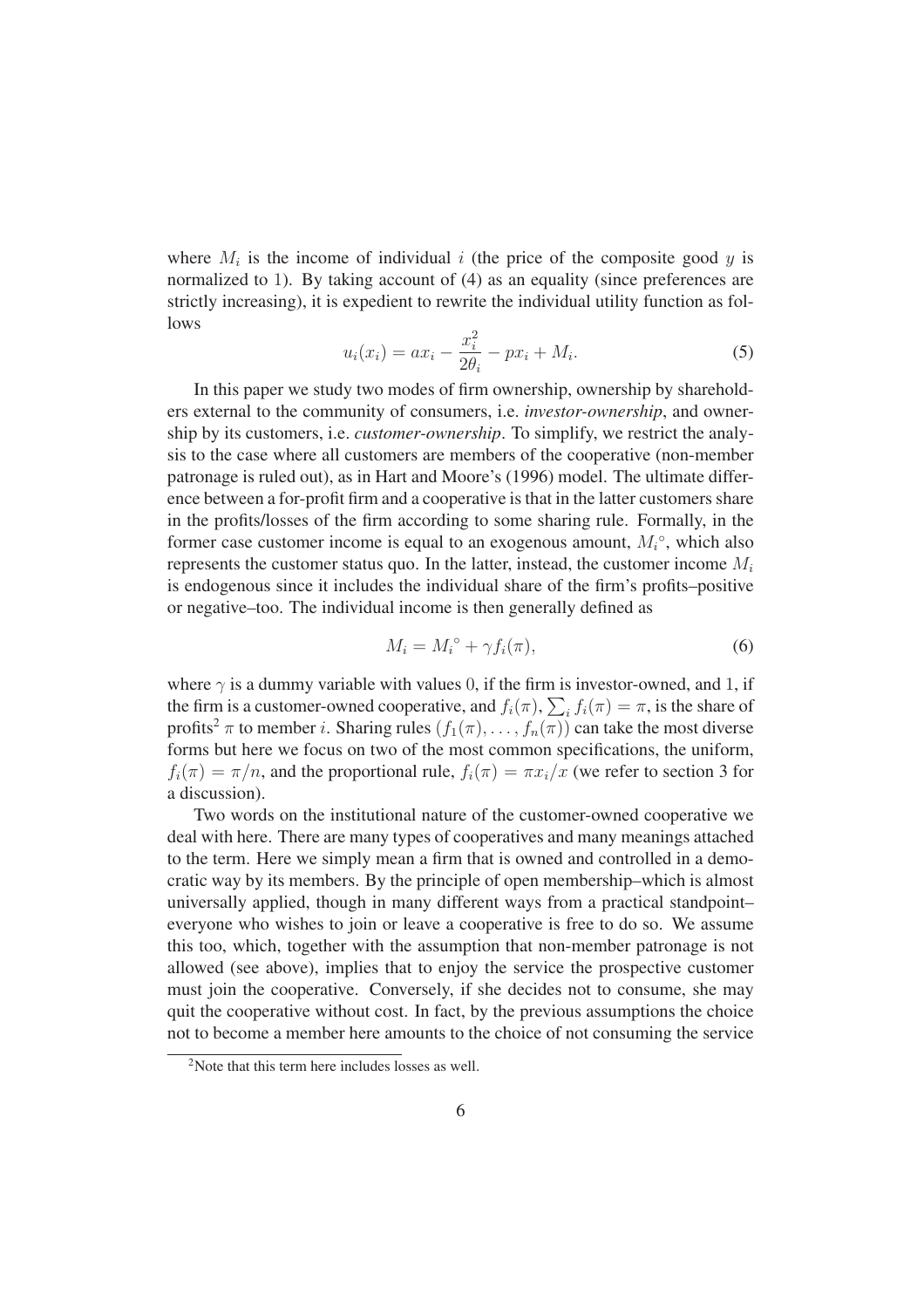at all. As we will see in due course, this may indeed be the case when the cooperative's pricing policy generates losses whose individual shares are larger than the maximum surplus customer-members can obtain from consumption. $3$  These sparse remarks are already enough to realize that individual demands  $x_i(p)$  are influenced by the ownership mode and, in the case of a cooperative service provider, by the profit-sharing rule as well.

## 3 The pricing policies of unregulated customer-owned cooperatives in monopoly

A claim put forth by some advocates of the customer-ownership of public utilities is that it would allow to replace price regulation by public authorities with "selfregulation", thus avoiding the well-known pitfalls and costs of third-party regulation (cf. the Introduction). Is this true? To answer the question, we first need to know the pricing behaviour of unregulated customer-owned cooperatives running a public utility and how this compares with an investor-owned firm's. Some research was made in the past on the price policies of consumer cooperatives but that referred to markets rather distant from public utilities (we will come back to this later, see the "Historical note" at the end of this section) and in fact very little is presently known on the topic of direct interest to us, namely the pricing policies of large cooperatives operating in monopoly markets and what differentiates them from ordinary monopolists. To fill the gap, this section is devoted to the analysis of this problem.

The textbook for-profit monopolist is the benchmark with which we compare the customer-owned monopolist. In order to make reading easier, we start by recalling a few basic results about the standard undifferentiated monopoly, appropriately translated to fit our context. An individual consumer's demand is derived in the usual way from (5) and is given by

$$
x_i^I(p) = \theta_i(a - p). \tag{7}
$$

Accordingly, the aggregate demand function is

$$
x^{I}(p) = \Theta(a - p). \tag{8}
$$

<sup>&</sup>lt;sup>3</sup>As a matter of fact, a basic difference between government enterprises and a cooperative firms is voluntary participation to losses. The former are backed by government's taxing power and citizens cannot ultimately escape taking part in the operating losses when they materialize. This is not true of a cooperative where membership is voluntary.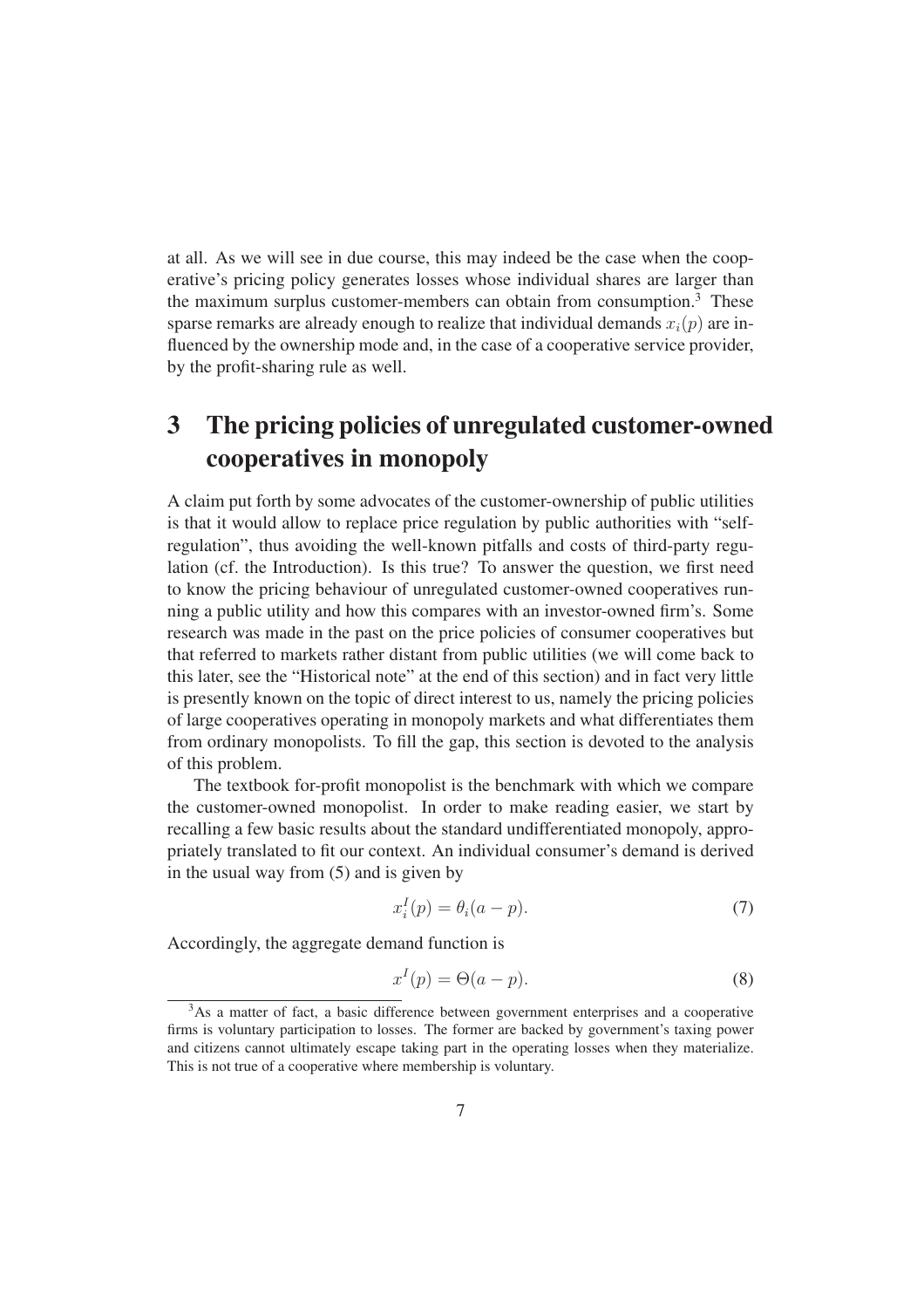In the usual way we can also derive the optimal (undifferentiated) price for an investor-owned monopolist

$$
p^I = \frac{a+c}{2} \tag{9}
$$

and the corresponding profits

$$
\pi^I = \Theta \left(\frac{a-c}{2}\right)^2 - F. \tag{10}
$$

To stay in the market, of course, the for-profit firm must earn positive profits in equilibrium (monopoly price larger than average cost), i.e.

$$
\Theta\left(\frac{a-c}{2}\right)^2 > F.
$$

and this is the meaningful case, on which we focus. In these conditions the budgetbalancing supply  $x^{Av}$  is such that  $x^I < x^{Av}$ .

The comparison between customer and investor-ownership is here made on the basis of a utilitarian social welfare function, i.e. the unweighted sum of consumer and producer surpluses,<sup>4</sup> i.e.

$$
W = \sum_{i=1}^{n} u_i = \sum_{i=1}^{n} \left( ax_i - \frac{x_i^2}{2\theta_i} + M_i^{\circ} \right) - cx(p) - F.
$$
 (11)

Under this formulation any dollar accruing to firms has the same social value as a dollar accruing to consumers. Note that within the class of consumer-minded social welfare functions this is a specification especially favourable to producers as opposed to consumers, and hence to investor-ownership. Its advantage is that it simplifies the analysis without spoiling the conclusions, since the cooperative firm's dominance results that hold under it would not cease to hold and would be even reinforced, were the social planner to assign more weight to consumers. In this context the first best is simply characterized as follows:<sup>5</sup>

$$
p^{FB} = c, x^{FB} = \Theta(a - c).
$$

<sup>4</sup>Note that, if producers are customer-owned, customers and producers coincide, profits are already included in consumer utility.

<sup>&</sup>lt;sup>5</sup>In case of an investor-owned firm the monopolist must receive a fixed fee set in order to guarantee the nonnegative profit constraint:  $T = \overline{F}$ . Formal proofs are straightforward.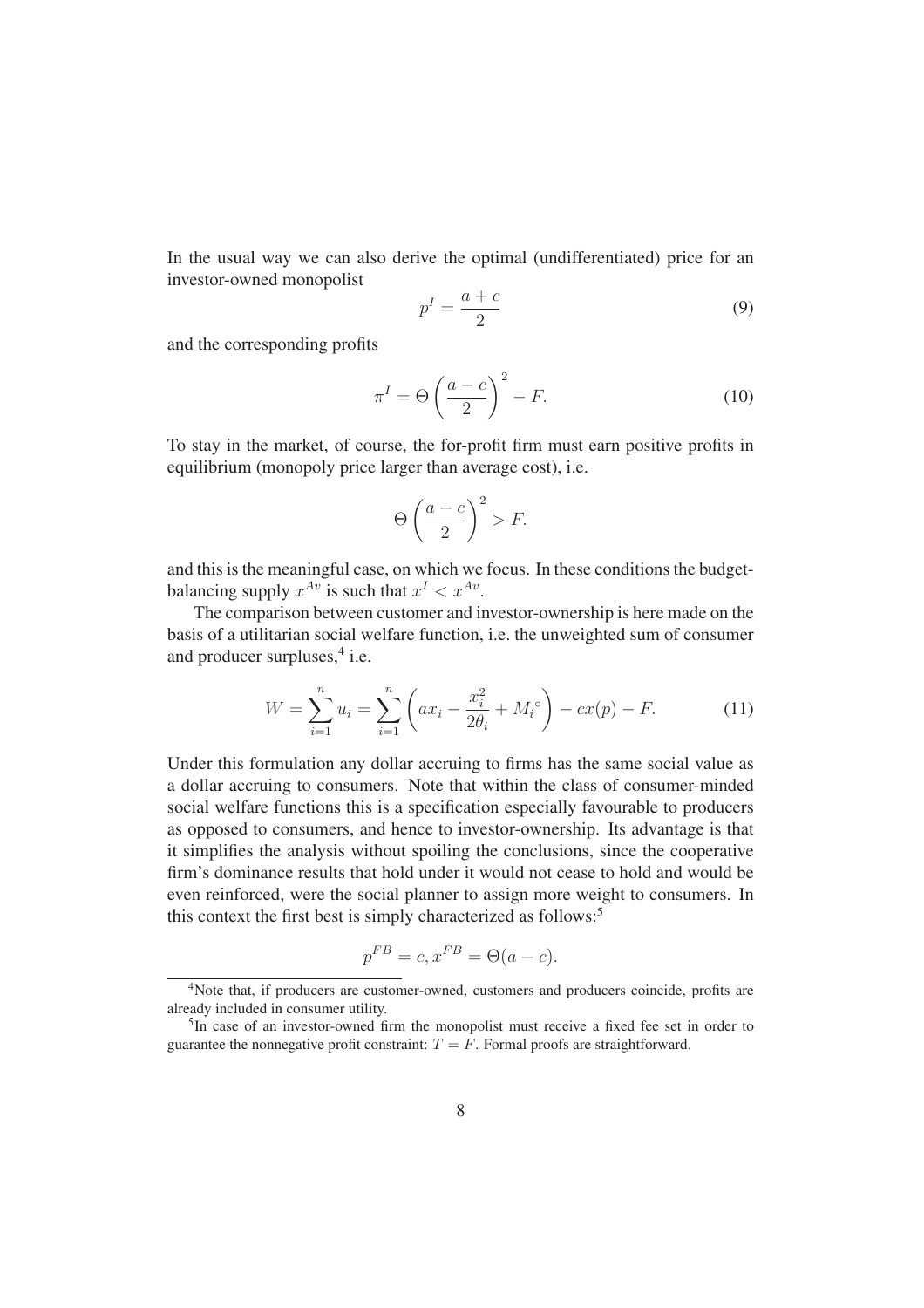In a cooperative the individual choice problem is not the same as in the classic monopoly analysis, since consumers are also members of the cooperative and in that role they participate in the distribution of the profits generated from trade with themselves. This means that members' individual income now includes a profit share.<sup>6</sup> As we will see, individual choices depend on the sharing rule that is adopted. In a cooperative there are two collective choices to be made, the first concerning the sharing rule–which bears on the "constitutional" plane–and the other concerning the price to be charged. In the following analysis we eschew the former and focus on the latter. More precisely, we analyze the price choice under the uniform and the proportional rule taken as given institutional features. In this scenario consumers first vote on a price and then each of them decides how much to consume given the previous decision. With both rules the analysis follows the standard backward induction methodology: for any sharing rule we first derive the individual optimal choice at the consumption stage for each price, then we identify his preferred price at the voting stage. The equilibrium price is determined under the majority rule by the median voter's choice (a similar application of the median voter theorem is made by Hart and Moore, 1996).<sup>7</sup>

## 3.1 Uniform sharing rule

Under the uniform profit-sharing rule the individual consumer's income includes the profit share  $\pi/n$ . By replacing this term into equation (6) and taking account of equation (5) the consumer maximization objective at the consumption stage can be rewritten as follows

$$
U_i(x_i) = ax_i - \frac{x_i^2}{2\theta_i} - px_i + M_i^{\circ} + \frac{(p-c)(x_i + x_{-i}) - F}{n}.
$$
 (12)

From the first order condition we obtain the individual demand at an internal optimum

$$
x_i(p) = \theta_i \left[ a - p + \frac{p - c}{n} \right]. \tag{13}
$$

Corner equilibria, however, are possible too, if members can withdraw at will and costlessly from the cooperative–as is usually the case under the "open membership" rule (see section 2)–and zero consumption is a feasible choice for individuals

<sup>6</sup>The legal form it takes–whether patronage dividend or stock dividend, or other–is immaterial in the present context.

 $7A$ s a matter of fact, a cooperative has much in common with political entities like governments and legislatures with regard to the collective decision-making process. The implications of this are discussed in the last part of section 4.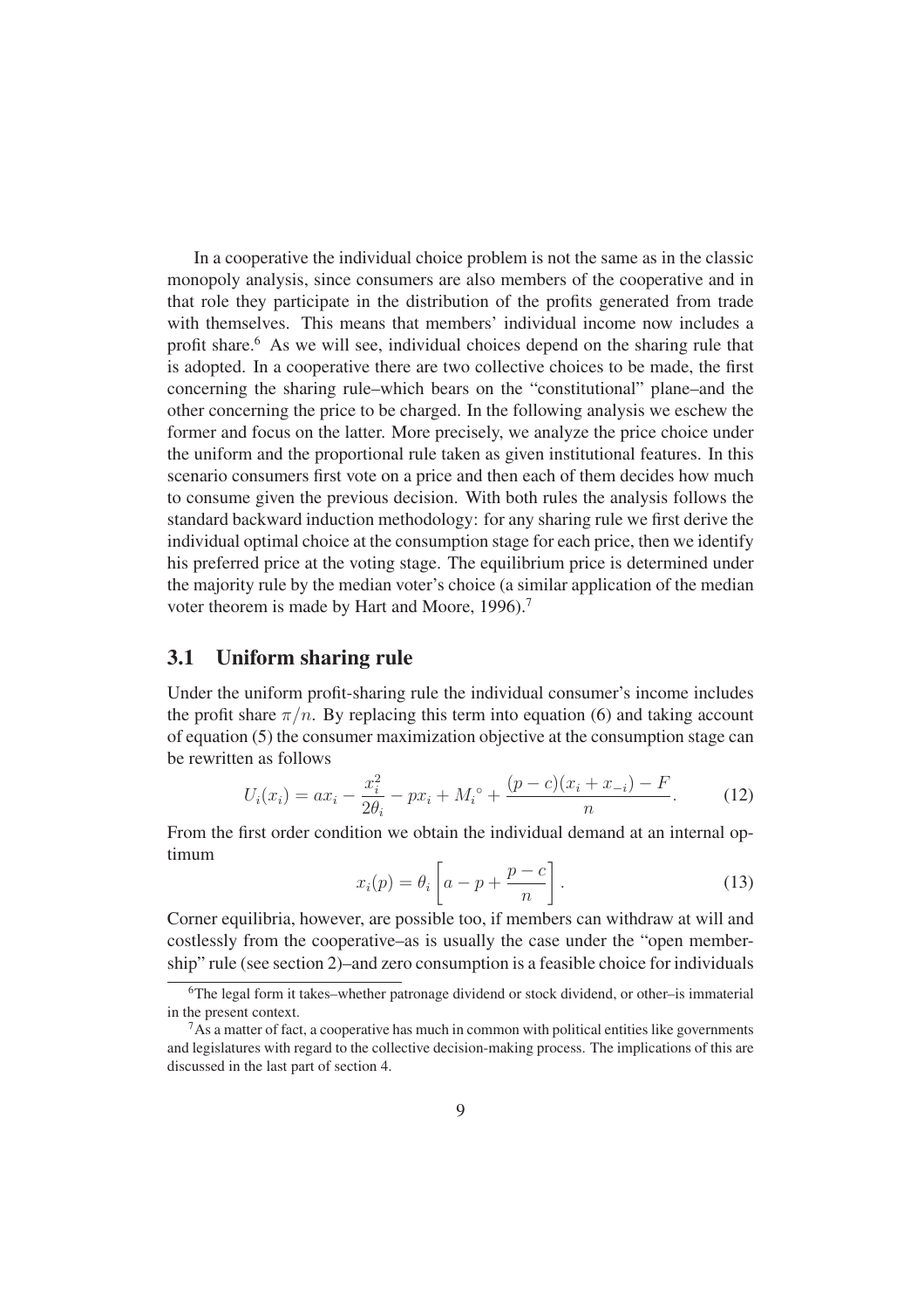(i.e. the good is not vital), as we assume here. Indeed, in these circumstances consumption will be zero whenever profits are negative and the individual share of losses higher than the consumer surplus. All this is summarized in the following lemma.

Lemma 1. *Under the uniform sharing rule individual demand functions are given by*

$$
x_i^{CU}(p) = \begin{cases} \theta_i \left[ a - p + \frac{p - c}{n} \right] & \text{if} \quad U_i(x_i(p)) \ge M_i^{\circ} \\ 0 & \text{if} \quad U_i(x_i(p)) < M_i^{\circ} \end{cases} \tag{14}
$$

In the following analysis we take into account only tangency equilibria. That is, we focus on equilibrium prices such that the consumption identified by (13) meets the individual participation constraint for all  $i$ . Given the increasing monotonicity of individual utility in  $\theta_i$ , this requires that the equilibrium price satisfy the following inequality

$$
\underline{\theta_i} \frac{\left(a - p + \frac{p - c}{n}\right)^2}{2} + \frac{\left(p - c\right)\left(\Theta - \underline{\theta_i}\right)\left(a - p + \frac{p - c}{n}\right) - F}{n} \ge 0,\qquad(15)
$$

which follows from equation (12), appropriately re-arranged.

Note that, when the price charged by the firm is higher (lower) than the marginal costs, individual demands are larger (smaller) than in the case where they are not members (cf. equations (7) and (14)) and this distortion is inversely related to the number of members. This effect occurs because customer  $i$  pays the gross price p but, being a member of the cooperative, also gets back  $(p - c)/n$  for the marginal unit of the good. Therefore the net marginal price to member  $i$  is equal to  $p - (p - c)/n$ .

The aggregate demand function follows straightaway from equation (14) and is given by

$$
x^{CU}(p) = \Theta \left[ a - p + \frac{p - c}{n} \right].
$$
 (16)

Every customer-member will have an own preferred price for any set of parameters that can be derived from the maximization of the indirect utility function

$$
\max_{p} \left[ ax_i(p) - \frac{[x_i(p)]^2}{2\theta_i} - px_i(p) + M_i^{\circ} + \frac{(p-c)x(p) - F}{n} \right],
$$
 (17)

subject to  $p \geq 0$ .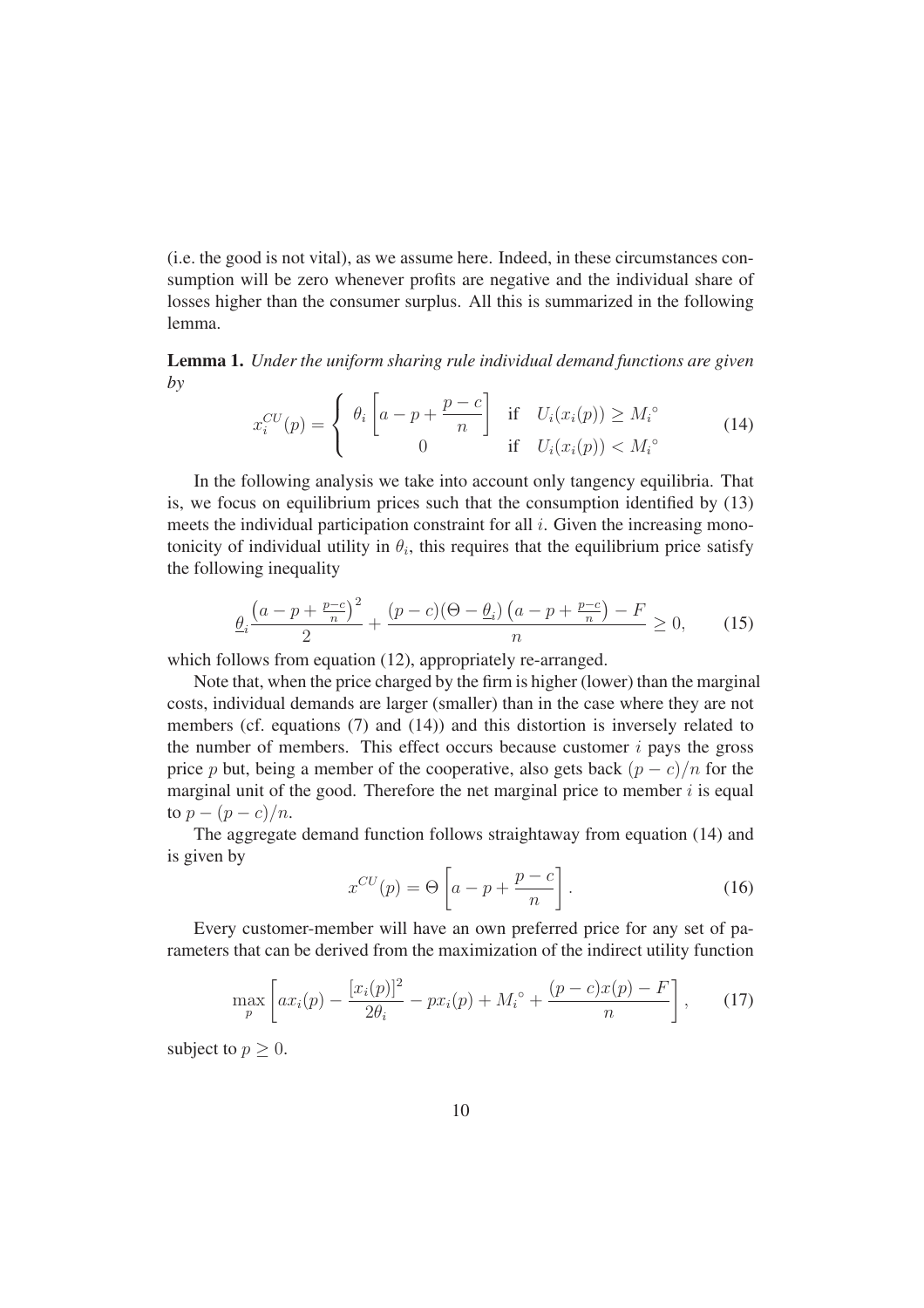By taking account of (14) and (16), we get the first-order condition of the unconstrained problem

$$
\left[a - p + \frac{p - c}{n}\right] \left(\bar{\theta} - \theta_i\right) - \frac{p - c n - 1}{n} (\Theta - \theta_i) = 0. \tag{18}
$$

where  $\bar{\theta} = \Theta/n$  is the average consumers' preference.

Lemma 2. *Under the uniform sharing rule:*

- *1. each member's indirect utility is single-peaked in the price;*
- 2. each member has a preferred  $p_i^*$  $i<sub>i</sub>$  that depends on  $\theta_i$  in the following way:

$$
p_i^*(\theta_i) = \begin{cases} \frac{na(\Theta - n\theta_i) + c[(n-2)\Theta + \theta_i]}{(n-1)[2\Theta - (n+1)\theta_i]} & \text{if } \theta_i \le \Theta \frac{na + (n-2)c}{n^2 a - c} \\ 0 & \text{if } \theta_i \ge \Theta \frac{na + (n-2)c}{n^2 a - c} \end{cases}
$$
(19)

- *3.* p ∗  $i^*_i(\theta_i)$  is monotonically decreasing in  $\theta_i$ ;
- *4.* if  $\theta_i \geq \overline{\theta}$  then  $p_i^*$  $\hat{e}_i^*(\theta_i) \equiv c.$

Proof. See the Appendix.

The first property states that members' preferences over  $p$  have a global maximum and the second one identifies each member's preferred price. The third property says that consumers with a higher demand prefer lower prices. Finally, the last property states that if a consumer's demand is weakly higher (lower) than the average demand, then his preferred price is weakly lower (higher) than the marginal cost. Therefore, the "average" consumer prefers, and votes for, the firstbest price.

**Proposition 1.** Let  $\hat{\theta}$  be the median value of  $G(\theta)$ . Then under the uniform sharing *rule a customer-owned firm sets a price equal to:*

$$
p^{CU} = \begin{cases} \frac{na(\Theta - n\hat{\theta}) + c[(n-2)\Theta + \hat{\theta}]}{(n-1)[2\Theta - (n+1)\hat{\theta}]} & \text{if } \hat{\theta} \le \Theta \frac{na + (n-2)c}{n^2 a - c} \\ 0 & \text{if } \hat{\theta} \ge \Theta \frac{na + (n-2)c}{n^2 a - c} \end{cases}
$$
(20)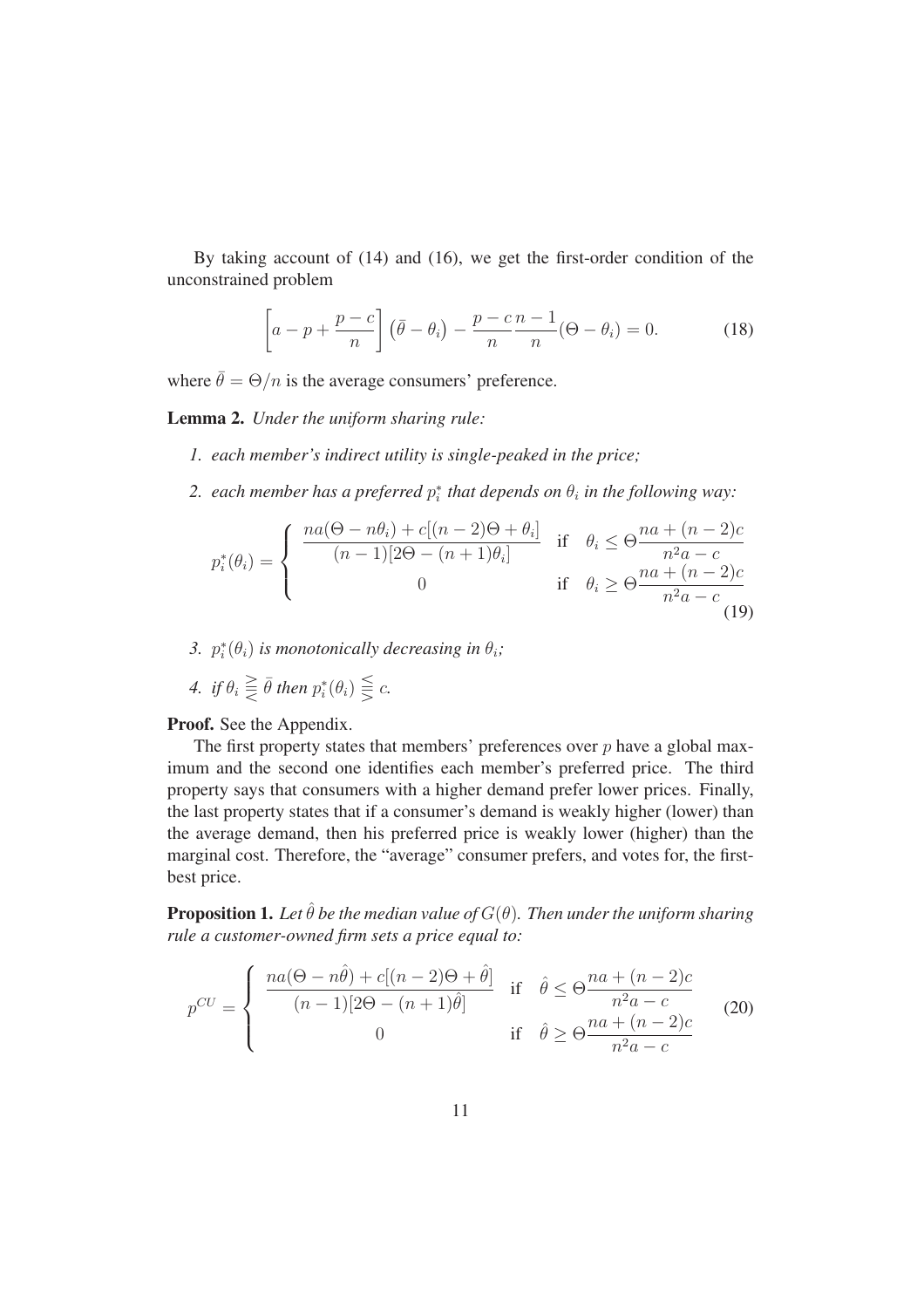The proof of the Proposition is straightforward. The first property of the Lemma 2 ensures that the median voter theorem (Black, 1948) is applicable to our context. By the third property–monotonicity of the preferred price in  $\theta_i$ –the median voter coincides with the "median" consumer. As a result, the implemented price coincides with the median consumer's preferred price, which is obtained by replacing  $\theta_i$  with  $\hat{\theta}_i$  in equation (19).

## Corollary 1. *Under the uniform sharing rule a customer-owned firm implements the first best price if and only if preferences of the median and the average consumer coincide.*<sup>8</sup>

The Corollary follows immediately from Proposition 1 and property 4 of Lemma 2. It says that the equality between the implemented price and the marginal cost occurs only in one specific case. This is essentially a negative result, since the ideal allocation which ensures the highest global consumer satisfaction is generally not attained, and it is enough to confute the naive equation–sometimes vented in the policy and advocacy literature–"price control by customers equal to zero distortions". It is true that under customer-ownership the implemented price conforms to consumer preferences and is set in their interest, but exactly whose preferences and in whose interest?

The reason why a consumer-controlled firm does not generally implement the policy that would most benefit them collectively is to be sought in *preference heterogeneity*. When consumers are all equal, there is obviously no point in realizing profits to be subsequently paid back to themselves and they all will agree on the price that maximizes their consumer surplus, i.e. equal to the marginal cost. In other words, their only benefit consists in consumption. By contrast, when the willingness to pay varies across member-customers, their interests diverge too and a new phenomenon may arise–the exploitation of the minority by the majority. This phenomenon has been previously noted in the literature (Ben-Ner, 1986) but so far it has not been analyzed formally.

Customers who consume less have a preference for profit-making prices with a view to sharing in the profits realized at the expense of those who consume more; conversely, those who consume more prefer loss-making prices with a view to making low-consumption members to pay for part of their service use. If the majority is of the former type the cooperative will make profits; if it is of the latter type, it will incur losses. We stress again that the exploitation phenomenon

<sup>8</sup> Note that this property holds with variable marginal costs too. Bowen (1943) finds that under the uniform rule with symmetric voter preferences the allocation of a public good under the uniform cost-sharing rule is efficient (see the historical note at the end of this section).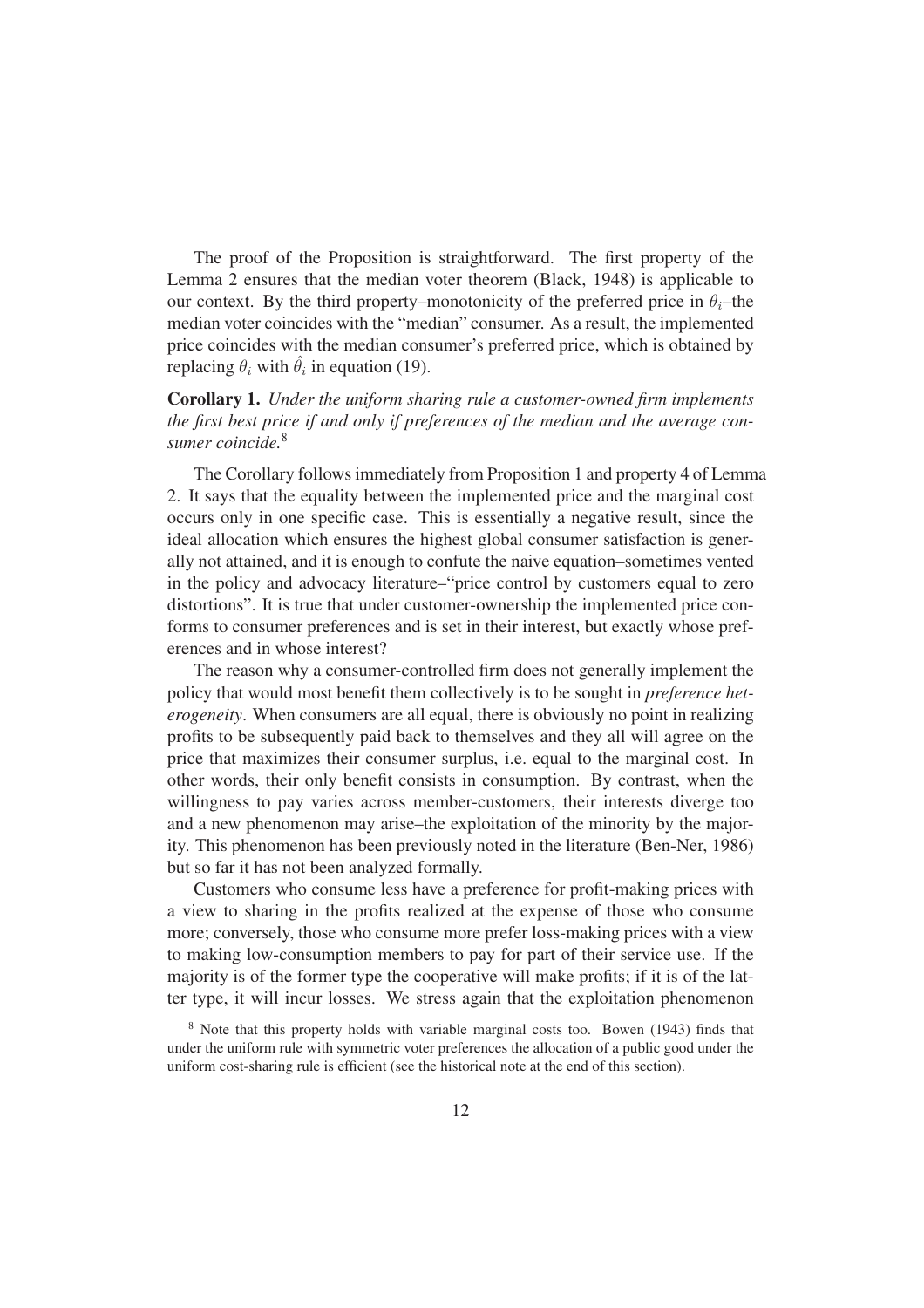arises only when there are differences among member demands, i.e. individual preferences are asymmetric (no asymmetry in individual preferences, no exploitation; the weaker the asymmetry is, the closer the price adopted by the customerowned firm is to the first best one). Apart from the loss-making strategy, which is never adopted by investor-owned firms, we see unexpected similarities between the two ownership modes here, since the exploitation of the minority by the majority much resembles the opportunism of for-profit monopolists that is contrasted by regulatory authorities (even strategic loss-making is just another way to exploit customers, much as standard monopoly rent-seeking is). As a matter of fact, opportunism is inherent to both. What differentiates them is the *self-discipline effect*.

To illustrate the point, consider the cooperative's members interested in implementing high prices, in order to reap profits from other members. These do act like the for-profit monopolist but not to the same degree and the reason is simple. Differently from investors, they are customers too and have to buy at the same prices as the members they exploit. Then, the negative impact of high prices on their consumer surplus counteracts the positive effect on profits, thus deterring them from pushing prices to the standard monopoly level. Of course, the lower the surplus effect, the closer the cooperative price will be to the monopoly level, but this can be reached only in the presence of zero demand by the median voter, which is precluded in the conditions assumed here. The conclusion is that the customer-owned cooperative supports a strictly larger welfare than the for-profit one, as is stated in the following proposition (for the proof see the Appendix).

**Proposition 2.** Under the uniform sharing rule there holds  $W^{CU} \geq W^{I}$  for any  $G(\theta)$ .

## 3.2 Proportional sharing rule

A popular way of distributing profits/losses in cooperatives is by the proportional sharing rule, which determines individual surplus shares in proportion to individual trade, i.e.  $\pi x_i/x$ .<sup>9</sup> Rules belonging to the class of "patronage dividend" schemes are in practice quite often specified like this or are variants of it. By replacing the above term into equation (5), the utility function becomes

$$
U_i(x_i) = ax_i - \frac{x_i^2}{2\theta_i} + M_i^{\circ} - \left(c + \frac{F}{x}\right)x_i.
$$
 (21)

<sup>&</sup>lt;sup>9</sup>Also known as the Rochdale rule, since the distribution of profits in proportion to trade was one of the main principles set by the Rochdale Pioneers, cf. Holyoake (1983).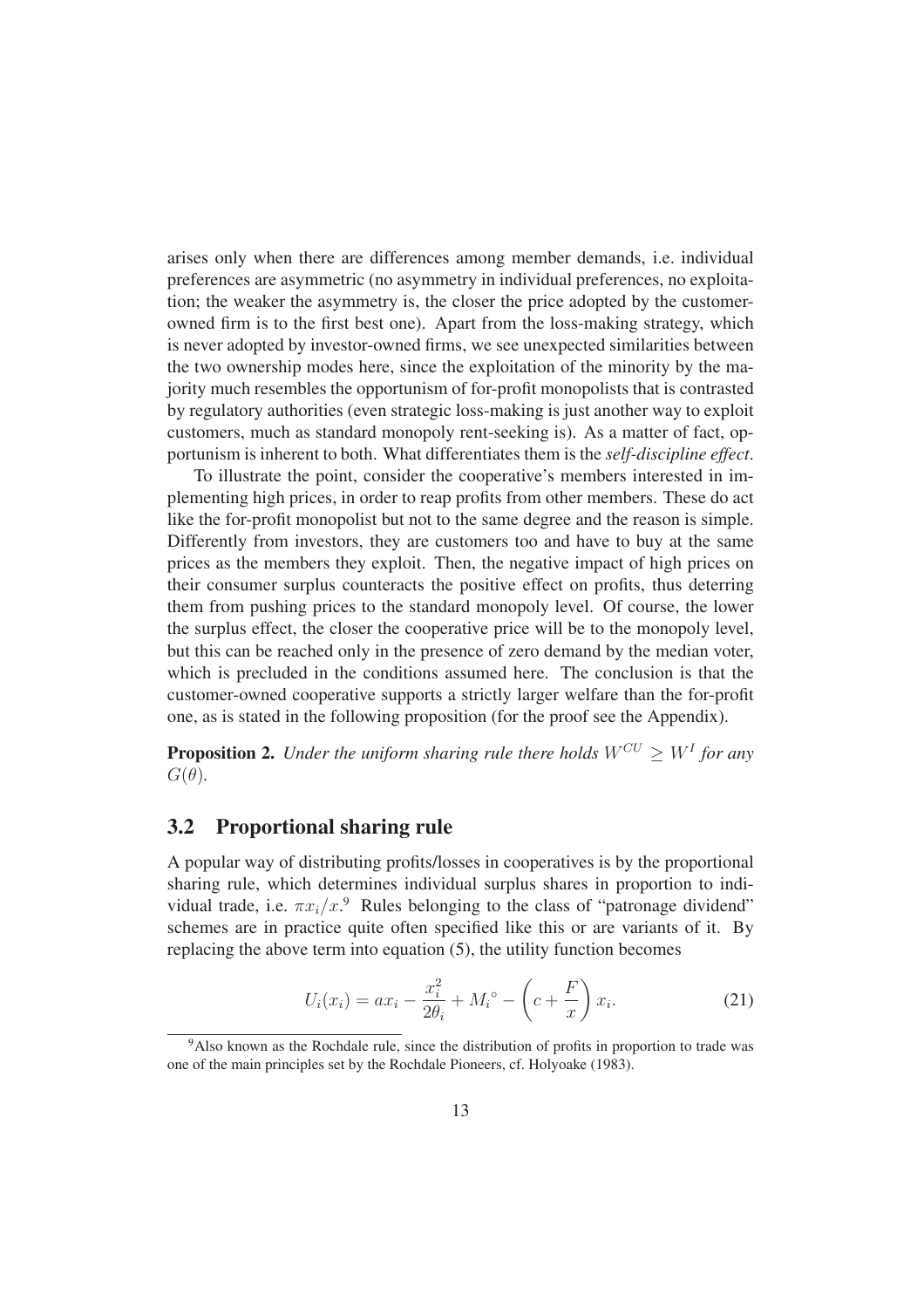The most basic implication of the proportional sharing rule is the irrelevance of the nominal price  $p$  for consumer choices. Indeed, under it the net price is always equal to the average production cost, independently of the nominal unit price (note that, differently from the uniform rule, the average price is equal for all members).<sup>10</sup> Therefore the choice of the nominal unit price by the cooperative is irrelevant (the voting outcome is actually indeterminate), since the net price is just determined by the traded quantities. The first order condition is $^{11}$ 

$$
a - \frac{x_i}{\theta_i} - c - \frac{F}{x} \left( 1 - \frac{x_i}{x} \right) = 0, \quad \forall i = 1, \dots, n. \tag{22}
$$

The equilibrium at the consumption stage can be found by solving simultaneously the FOCs for all individuals. From equations (22) there follows the following Lemma (proof in the Appendix).

Lemma 3. *Under the proportional sharing rule individual and aggregate consumer demands are characterized by the following properties:*

*1. if*  $F = 0$  *then:*  $x_i^{CP} = \theta_i(a-c) = x_i^{FB}$  $(23)$ 2. if  $\theta_i > \theta_j \quad \Leftrightarrow \quad x_i^{CP} > x_j^{CP}$ ;

$$
3. \ x^{Av} \le x^{CP} \le x^{FB}.
$$

When  $F = 0$ , by property 1 each member's consumption is at the first best level, since equation (23) is just equation (7) for  $p = c$  (when the fixed cost is 0, members pay a net price equal to the marginal cost, whatever their level of consumption).<sup>12</sup> Property 2 states that in equilibrium individual consumption is higher, the higher their willingness to pay. Finally, the third property states that the aggregate consumption is comprised between the first and the second best consumptions, from which we get the following proposition (proof in the Appendix).

 $10$ This fact was first noted by Enke (1945) and holds in the presence of variable marginal costs too.

<sup>&</sup>lt;sup>11</sup>Note that we keep assuming that any individual finds it convenient to consume the good. This requires a vector  $(\theta_1, \theta_2, \dots, \theta_n)$  such that the average cost in equilibrium is below a, otherwise nobody will consume.

<sup>&</sup>lt;sup>12</sup> Bergstrom (1979) obtains an analogous implementation result for the first-best allocation of a public good with constant marginal costs, cf. the historical note at the end of this section (note that this result ceases to hold if marginal costs are variable, see the next section for a discussion of this case in a regulatory context).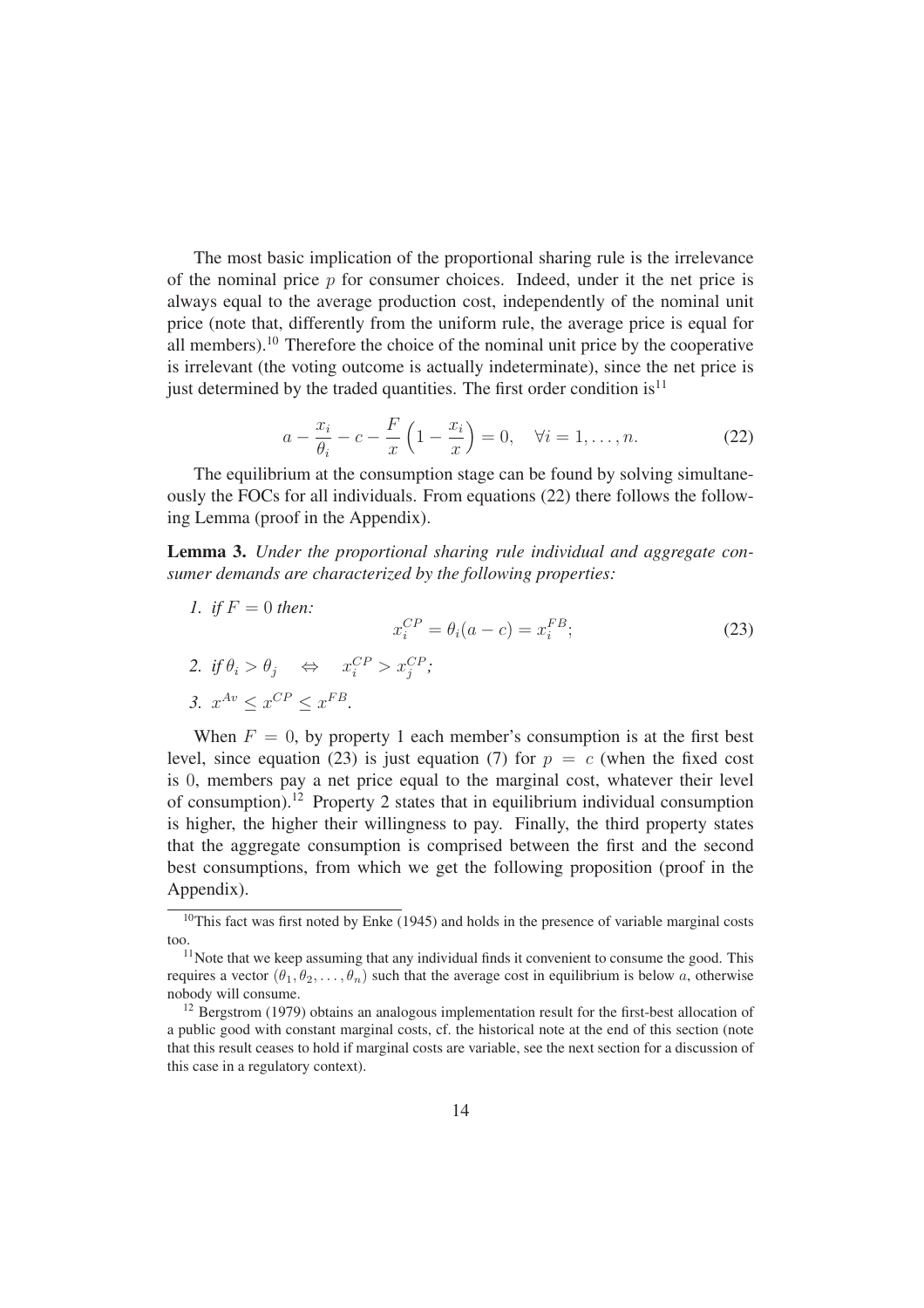**Proposition 3.** *If the cooperative adopts the proportional sharing rule, then*  $W^{CP} \geq$  $W^I, \forall G(\theta).$ 

We stress that, in a customer-owned firm, individual consumption choices depend on fixed costs under the proportional sharing rule. If they are zero, the first best is implemented in equilibrium. Instead, if they are positive, the first best is generally not attained but the aggregate consumption is comprised between the first and the second best. An implication of this fact is that under the proportional sharing rule a customer-owned firm always supports a higher social welfare than its unregulated investor-owned twin.

A couple of final remarks are in order. First, we have shown that customerownership is not sufficient for the attainment of the socially preferred or even customers' preferred outcome. As we have seen, neither sharing rule generally implements the first best, which is attained only in particular circumstances, specific to each of the two cases. Then, contrary to some naive claims circulating in policy debates (see Introduction), it is not true that the customer-ownership of a monopoly makes external regulation redundant. Second, as it turns out, neither rule is dominant over the other, that is, neither is absolutely preferable in all circumstances. A natural question to ask is how dominance relations between them are characterized. We do not attempt to give an answer here but we note that under the uniform rule the first best is attained if member preferences are symmetric, independently of costs, whereas under the proportional rule it is attained if fixed costs are zero, irrespective of member preferences. Then, the intuition is that the socially preferred rule depends on the amount of fixed costs and the degree of asymmetry in member preferences.

A further issue, distinct from that of ordering sharing rules according to some welfare criterion, is the choice of the sharing rule by members. The constitutional process of a cooperative is a complex one, as is shown by the few contributions that have addressed it formally (for one see Zusman, 1992). One fact, however, is clear enough, that the cooperative's democratic process does not guarantee the adoption of the socially best rule. This can easily be seen by a simple argument. Consider the case  $F = 0$ , in which the proportional rule supports the first best. Then, if members choose the proportional rule, in this case they in fact choose the first-best outcome. However, the same outcome can be implemented in this special case by voting for the uniform rule and a price  $p = c$ . Since by Lemma 2-(4) the median voter generally prefers a different price, this implies a preference for the uniform rule over the proportional one. Therefore, in this case the median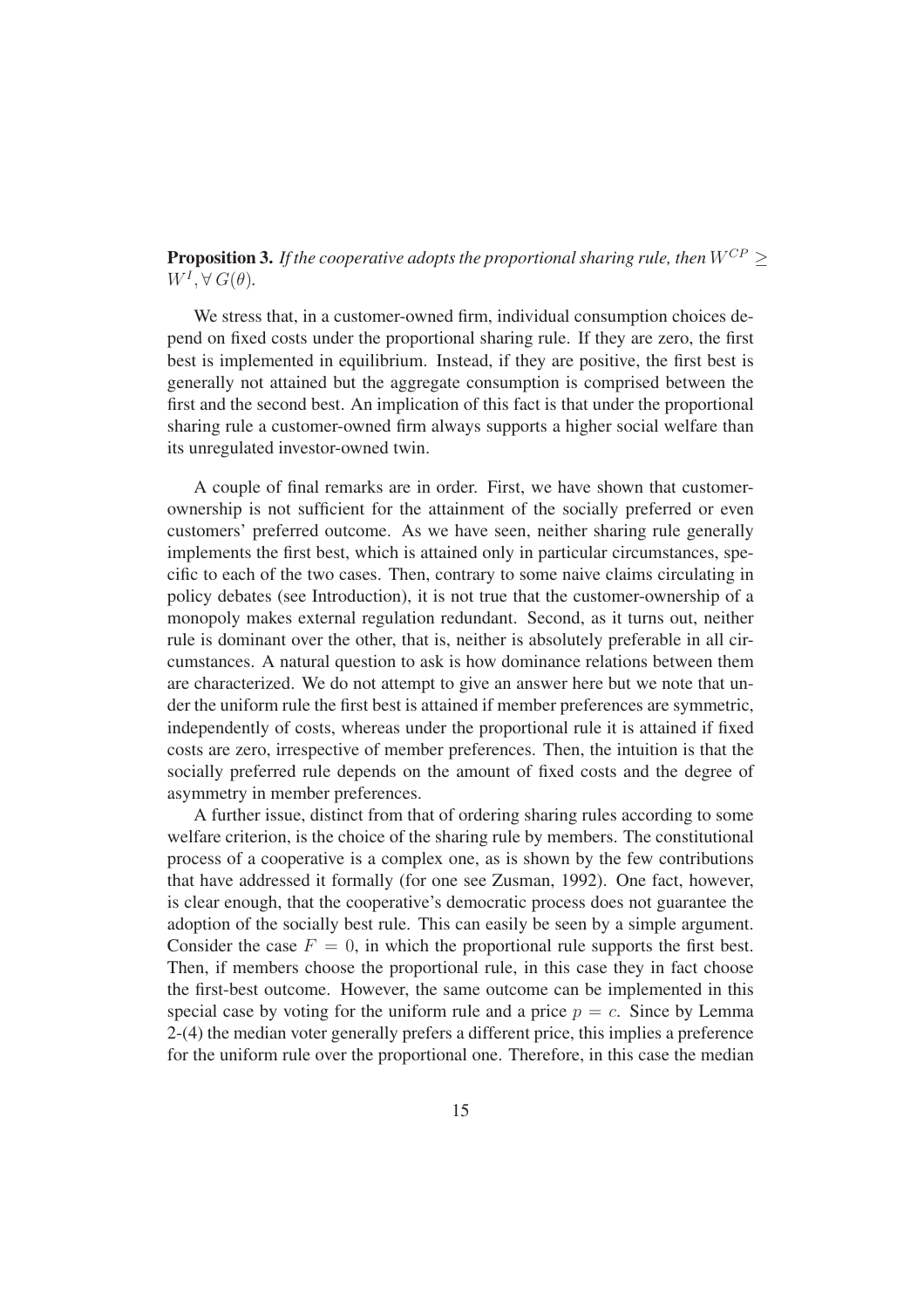voter would vote for the uniform rule even though the proportional rule would allow to maximize the social welfare.

Historical note – Customer-owned utilities are just a special kind of consumer cooperatives and antecedents of our results are found in the theoretical literature on them. Though consumer cooperatives had been debated from different angles since the early  $19<sup>th</sup>$  century, the first microeconomic analyses of them made their appearance much later. Perhaps the first to analyze their pricing policies and to contrast them to for-profit firms' were Enke (1945) and Yamey (1950). Both address the impact of the sharing rule on individual budget constraints and their analysis focuses on the proportional rule. Extensions of these models, addressing specific aspects such as membership size, non-member patronage, etc. were later made by Anderson et al. (1979), Sandler and Tschirhart (1981). Ireland and Law (1983) are the first to make a formal investigation of the uniform rule's impact on the behaviour of a consumer cooperative and to compare it with the proportional rule. The main differences between this literature and our paper regard the nature of the market and members' preferences. The previous papers refer implicitly or explicitly to retail markets, where the single cooperative usually finds itself in competition with other firms, whether cooperative or for-profit. Here, instead, we deal with a public service provided in monopoly conditions. Then price regulation by public authorities becomes a relevant aspect of the comparison between customer-ownership and investor-ownership. The analysis of regulation in turn requires an appropriate comparative analysis of pricing policies under the different ownership modes. In this regard our paper differs from the old ones in that it allows explicitly for heterogeneous member preferences. All the previously quoted contributions touch, more or less superficially, on the theme of member heterogeneity and its impact on the consumer cooperative but none of them delves into the collective choice process within it. Here we have explicitly analyzed it by the majority rule model as e.g. in Hart and Moore (1996) (previous applications of the majority rule model to the cooperative context mostly concerned producer cooperatives, cf. Putterman, 1980; Putterman and DiGiorgio, 1985; the issue of inefficient outcomes of collective-decision making in these cooperatives is discussed at some length in Dow and Putterman, 2001).

To complete the picture, we quote two contributions that, though applying the majority model rule to an apparently distant problem, in fact deal with issues that are substantially very close to ours: the sharing of costs instead of profits among voters. Bowen (1943) is the first to study the provision of a public good whose cost is to be distributed among citizens through taxes on an egalitarian basis–essentially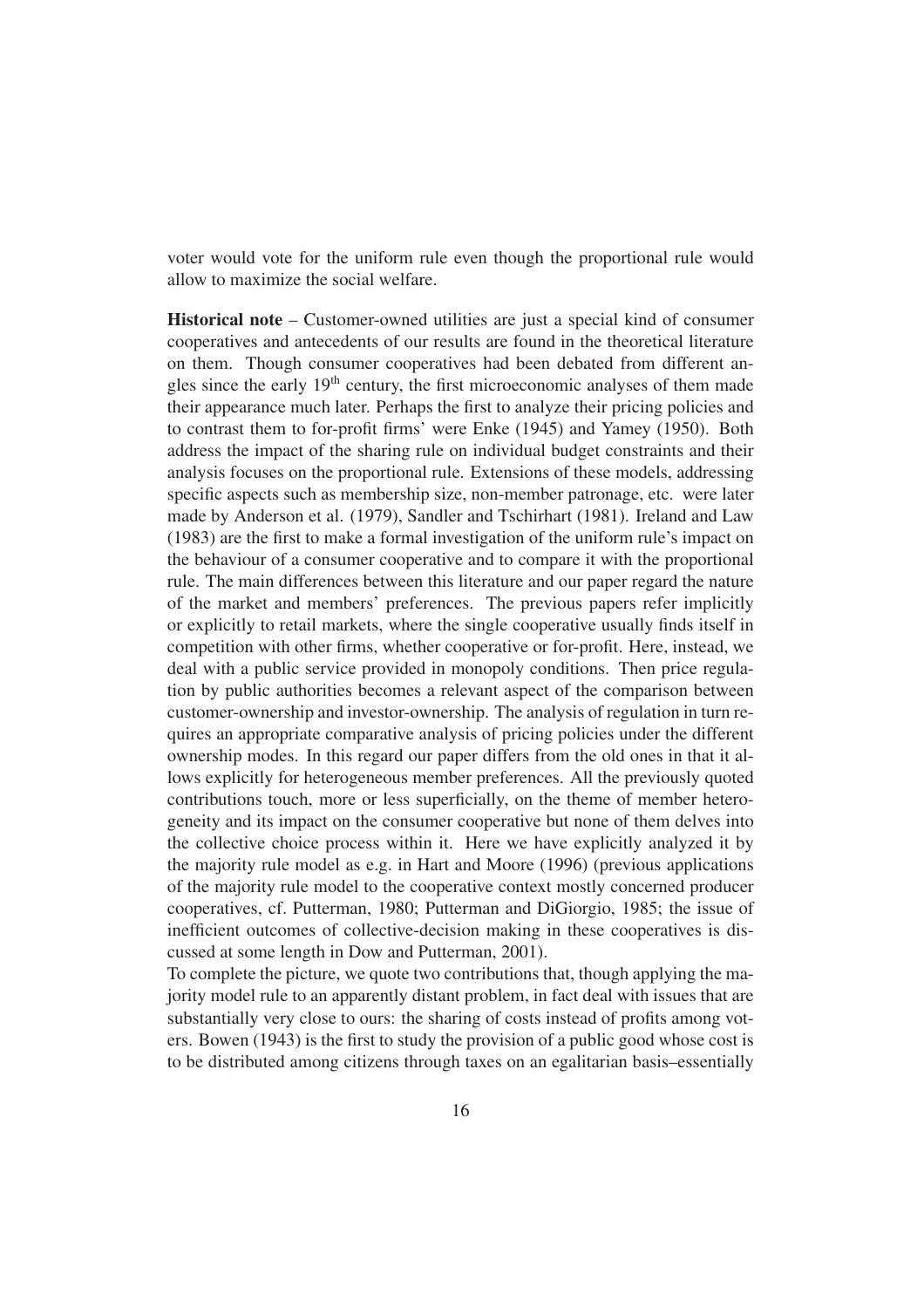by the uniform sharing rule applied to production costs–and whose quantity is decided by the majority rule. Bergstrom (1979) makes a more formal analysis of this problem and also extends it to the proportional rule (applied to wealth) too. The cost-sharing rule plays in these models the same role as the profit-sharing rule in ours, in that it affects each voter's preferred level of the public good and ultimately the final consumption and cost allocation, much as in a customer-owned cooperative. Results are similar too (see footnotes 8 and 12 above for more details). The main difference to our paper, apart from the nature of the good (private vs. public), is that our main concern is with the institutional nature of the business that produces the service, in particular we are interested in the comparison of the investor vs. customer-owned firm's performance–a problem that is absent in the public goods literature.

## 4 Price regulation and customer-ownership

In the previous section we compared the pricing policies of a monopolistic firm under two alternative ownership modes and found that in the absence of price regulation customer-ownership leads to less distorted prices than investor-ownership. Public utilities run by unregulated for-profit firms, however, are uncommon in advanced economies and regulation usually improves social welfare. These improvements will rarely be maximal, since regulators are affected by information asymmetries about the production process that prevent the attainment of the first best. Nonetheless, the welfare gains brought about by regulation may be such that the regulated for-profit firm outperforms its twin unregulated customer-owned cooperative in welfare terms. A condition for this is that the cost of collective decision-making in the cooperative be larger than the cost of regulation under asymmetric information, which is more likely, the more heterogeneous member preferences and the lighter information asymmetries are.<sup>13</sup> This in itself, however, does not mean that customer ownership ceases to be dominant when regulation is brought into the picture. Indeed, cooperatives can be regulated too and may turn out to be the most efficient organization form under specifc regulatory rules.

The intuition that price regulation may be more effective with cooperatives than with for-profit firms finds support in what we have seen in the previous sections. As a matter of fact, there are two potential advantages of cooperatives over for-profits in this regard. First, in a non-discriminatory regime the same prices

<sup>&</sup>lt;sup>13</sup>A numerical example can be obtained from the authors upon request.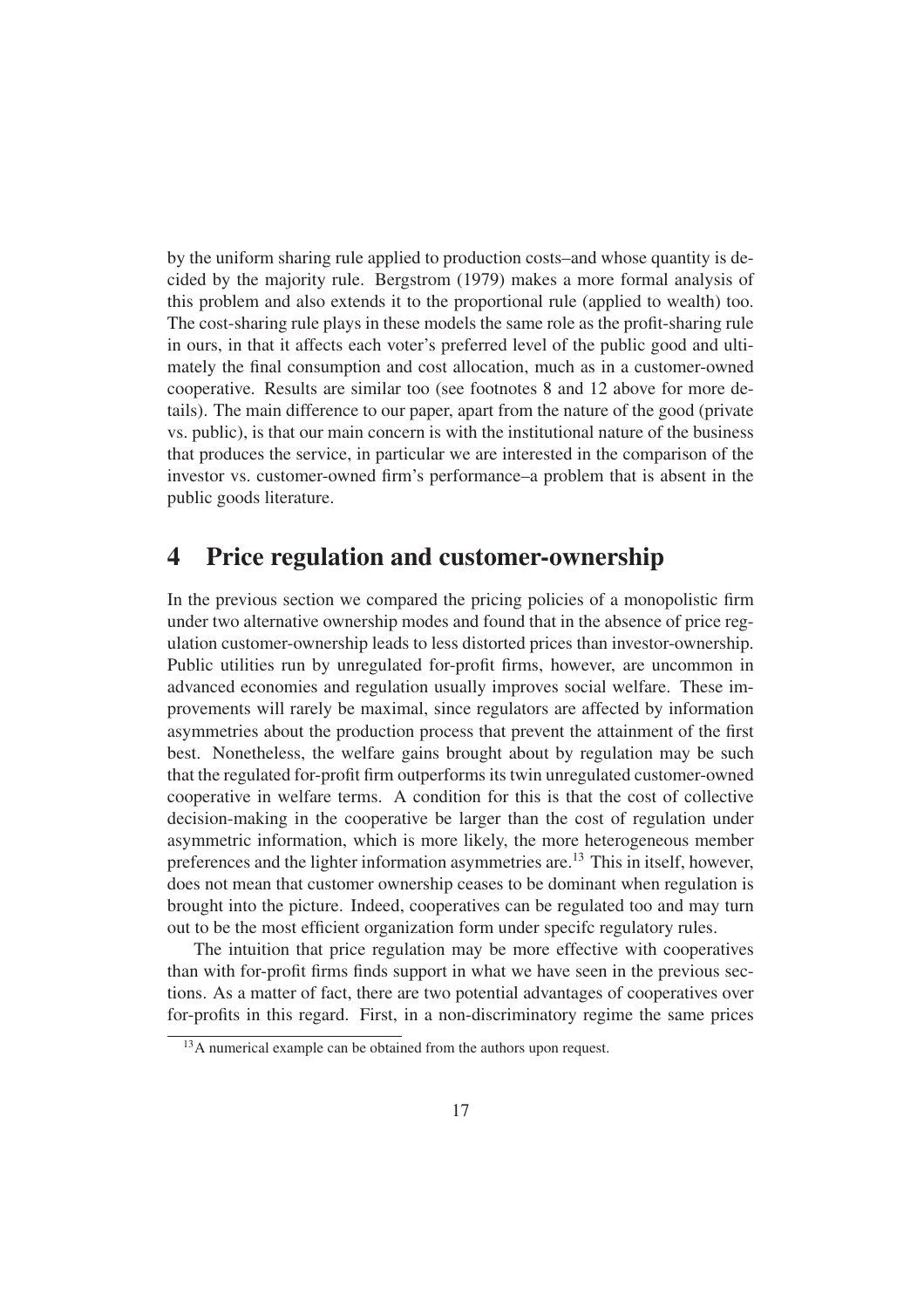are paid by the minority and the majority, who therefore, on deciding them, must take into account their surplus and this generally has an alleviating effect on the exploitation of their monopoly power, as we have seen in section 3.1. Then a reasonable presumption is that, as in the absence of regulation the self-discipline effect lets cooperatives perform better in social terms than their for-profit counterparts, it enhances the effectiveness of the regulation of cooperatives too and allows a regulated cooperative to attain a larger social welfare than a regulated for-profit operator. Moreover, there is an information effect. A cooperative's member-customers have access to internal information, particularly about production costs, which is crucial for the regulatory process. As classic regulation theory emphasizes, a central issue for third-party price regulation is the information asymmetries that typically affect an external regulator. The information held by customers can be used to improve the regulatory process in favour of themselves and thus enhance their welfare even further. In conclusion, the correct comparison is not between regulated for-profit firms and unregulated cooperatives but between regulated firms of the two types and the assumption is that a cooperative has advantages that may enable it to perform better than its for-profit twin even in a regulatory context. The task of theory is to establish the intensity of these advantages and in which conditions they are enough to make the cooperative dominate the for-profit firm. In a word, what is needed is a comparative analysis of regulation under the two alternative ownership modes.

The existing literature is of little help in this regard. On the one hand, the large literature on the regulation of monopoly deals exclusively with for-profit firms and has nothing to say about cooperatives.<sup>14</sup> On the other, the economics of the cooperative firm mostly ignores the issue either. Hansmann (1996) for instance offers one of the most extensive theoretical treatments available but, apart from a few cursory remarks, essentially ignores the issue of price regulation.<sup>15</sup> Advocates of the cooperative solution usually hold either of two positions. Some of them, as we have already noted, claim that third-party regulation is unnecessary thanks to customer self-regulation replacing government regulation.<sup>16</sup> Others instead,

<sup>&</sup>lt;sup>14</sup>A possible explanation of this fact is that worldwide the most relevant class of cooperatives operating public utilities has historically been that of US electric cooperatives, which are by and large exempt from price regulation (cf. Hansmann, 1996, p. 170).

<sup>&</sup>lt;sup>15</sup>As a matter of fact, the cooperative organization of public utilities was discussed earlier too by authors like Vilfredo Pareto, Sydney and Beatrice Webb and others, but these contributions were sparse and unsystematic.

<sup>&</sup>lt;sup>16</sup>See for example Maltby (2003), p. 49: "In the case of a Consumer Service Corporation, the users of the service operate effective control over the organization, eliminating the conflict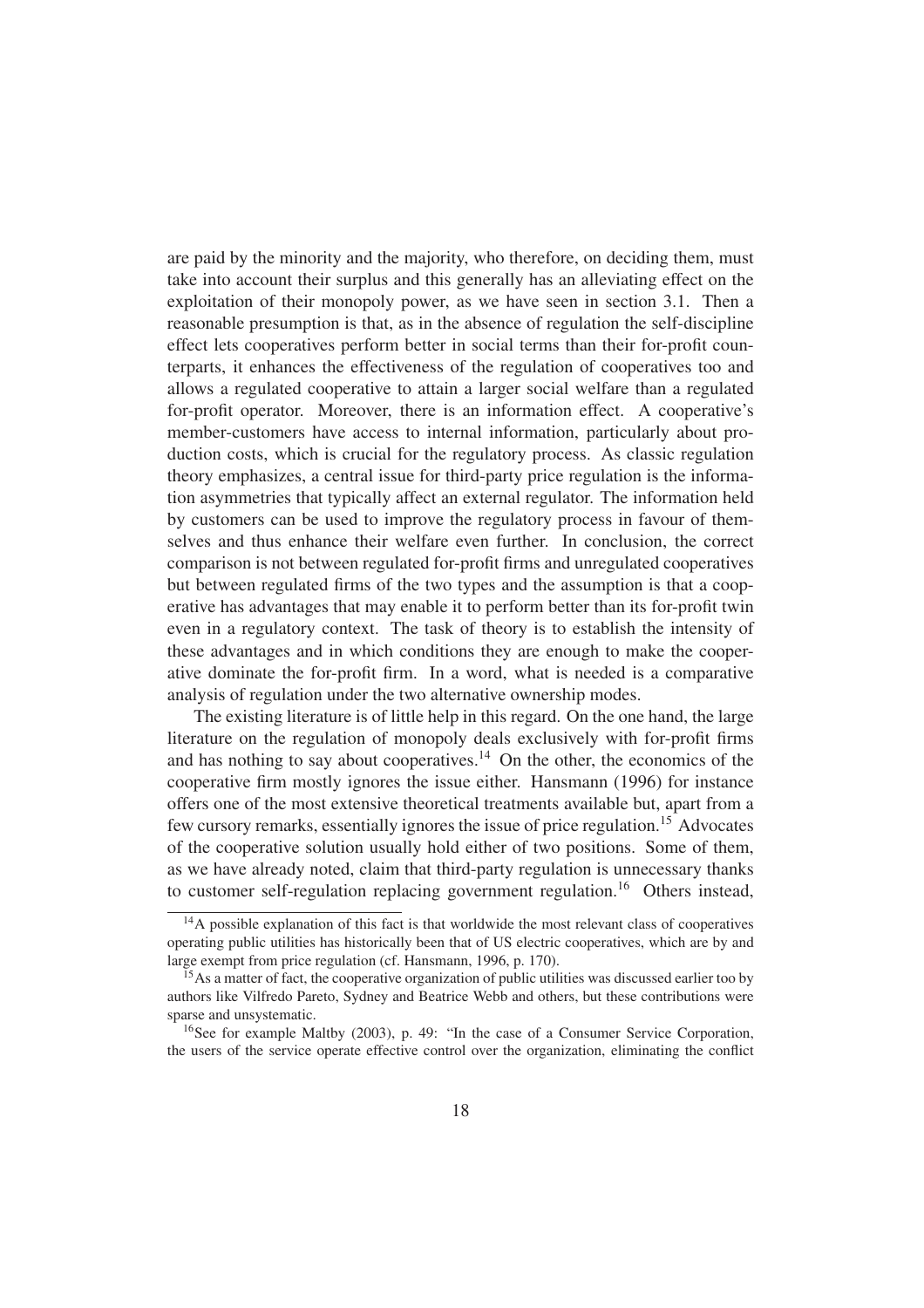though recognizing that some external regulation is needed, claim that it is less costly and more effective than with for-profit firms. For instance Birchall (2002, p. 167) insists that the cost of external regulation would be lower than for an investor-owned firm because customer ownership makes the regulatory process less adversarial.<sup>17</sup> These claims, however, do not rest on analytical foundations and are either false, like the former (we have already noted that an unregulated customer-owned firm may actually perform worse than a regulated investor-owned one), or require important qualifications, like the latter. For this there is needed a formal analysis of the regulation of customer-owned cooperatives.

There are two preliminary questions to be addressed before before turning to this task. The first is under which conditions the price regulation of customerowned cooperatives is actually useful. If there are no externalities and all customers are served by one customer-owned cooperative of which they are members, the social welfare coincides with the aggregate customer welfare. Moreover, if all customers are members of a monopolistic cooperative that provides a service to themselves and they are equal in tastes and income, it is pretty clear that they will vote unanimously for the price which maximizes the social welfare, if the sharing rule is the uniform one. Then, when they are to choose the sharing rule, by anticipating the final outcome, they will unanimously decide for the uniform one (no other rule is actually needed). In these circumstances, price fixing by an external regulator can only do worse and therefore third-party's price regulation is not only unnecessary but even to be avoided. Outside this special case, however, it is not generally true that a regulated customer-owned provider of a public utility will attain the first best. To be more precise, when customer preferences are differentiated or some customers are not members, monopoly power is reduced relative to the investor-ownership case but not fully annihilated, and the members' majority will probably use it against the minority or non-member customers, whereby the first best will generally not be attained (cf. section 3). In these circumstances there opens up a space for the regulation of customer-owned cooperatives too. The second question is whether the optimal pricing rules for profit-maximizing firms are appropriate for customer-owned cooperatives too. Of course, if this is not the case, one must look for ad hoc rules.

between owners and users. In such circumstances there is no longer a role for traditional price regulation" (Consumer Service Corporation denotes here an organization similar to a customerowned cooperative from the governance standpoint). A similar view is held by Morse (2000), p. 476: "Problems of asymmetric information do not occur when utilities are consumer cooperatives for they do not require price regulation".

<sup>17</sup>See also Kay (1996), p. 45.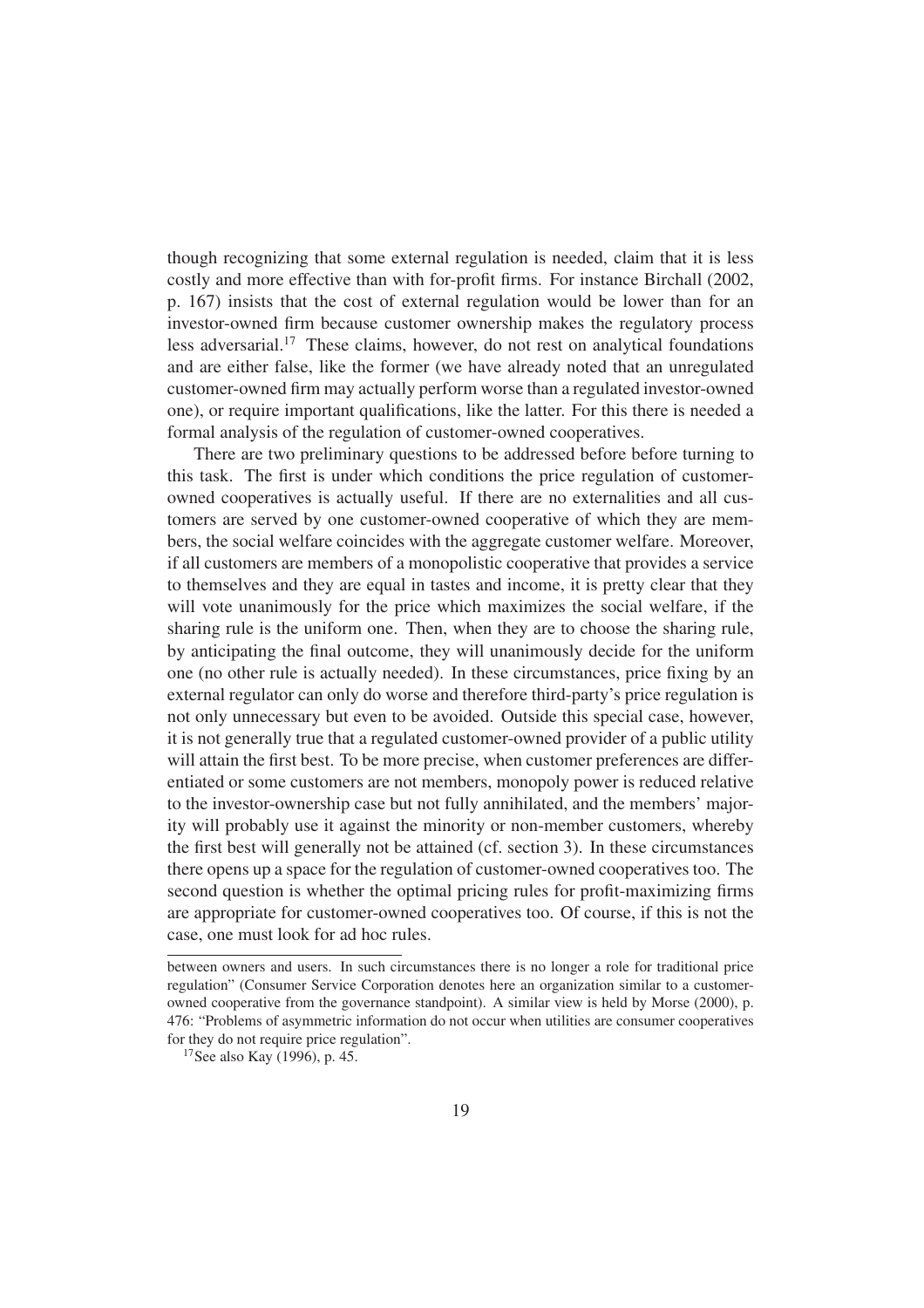#### Specific regulatory rules for customer-owned cooperatives

Customer-owned cooperatives differ from for-profit firms in a number of respects. One of the most important for regulation is that the customers of a cooperative are also the ultimate recipients of the profits produced by it. The consequence of this is that the way cooperatives respond to regulation depends on how profits are distributed among them, i.e. on the profit-sharing rule.

To illustrate the point, let us try to transfer the regulatory rules optimal for the for-profit monopolist to a customer-owned cooperative in the conditions of what is perhaps the best-known model of price regulation in monopoly, that is Baron and Myerson (1982). In that environment the marginal cost  $c$  is the (profitmaximizing) firm's private information and the regulator only knows the fixed costs F, which are assumed to be common knowledge. Information asymmetries about  $c$  generally prevent the attainment of the social optimum, whenever there is a concern for welfare distribution and particularly the social planner has a bias in favour of consumers, as when the social welfare function is of the class

$$
W = (CS - T) + \alpha \Pi, \alpha < 1,
$$

 $(CS)$  is the aggregate consumer surplus, T is the sum of transfers from consumers to producers,  $\Pi$  is the producer surplus).<sup>18</sup> Note that that under this formulation the first best allocation remains that of the previous section (see equations (23)), though information asymmetries now prevent its attainment through regulation. However, as Baron and Myerson show, the second best–i.e. the optimal welfare subject to the incentive-compatibility constraints relative to the privately known variable–is attainable by adopting an appropriate two-part price  $(p, T)$ , where  $\hat{c} \mapsto$ p is a unit-price function and  $\hat{c} \mapsto T$  a fixed part function ( $\hat{c}$  denotes a report on the marginal cost).

A simple practical procedure for the implementation of the mechanism, much used for analytical purposes, is the following. The regulator asks the firm to make a report  $\hat{c}$  on its marginal cost and then she irrevocably sets the unit price and the fixed fee corresponding to that report,  $(p(\hat{c}), T(\hat{c}))$ . Now we apply this procedure to a customer-owned cooperative under a given profit-sharing rule. Apart from being the most common sharing rules, the uniform and the proportional ones are especially interesting from a theoretical standpoint since they represent two polar cases, under which, as we will see in a moment, two-part tariffs in fact reduce to a

<sup>&</sup>lt;sup>18</sup>If  $\alpha = 1$  as in the previous section, the Loeb-Magat solution of information asymmetry problem would be applicable and the maximum social surplus would be attained. We refer to Baron and Myerson (1982) and Baron (1989) for a full discussion of this point.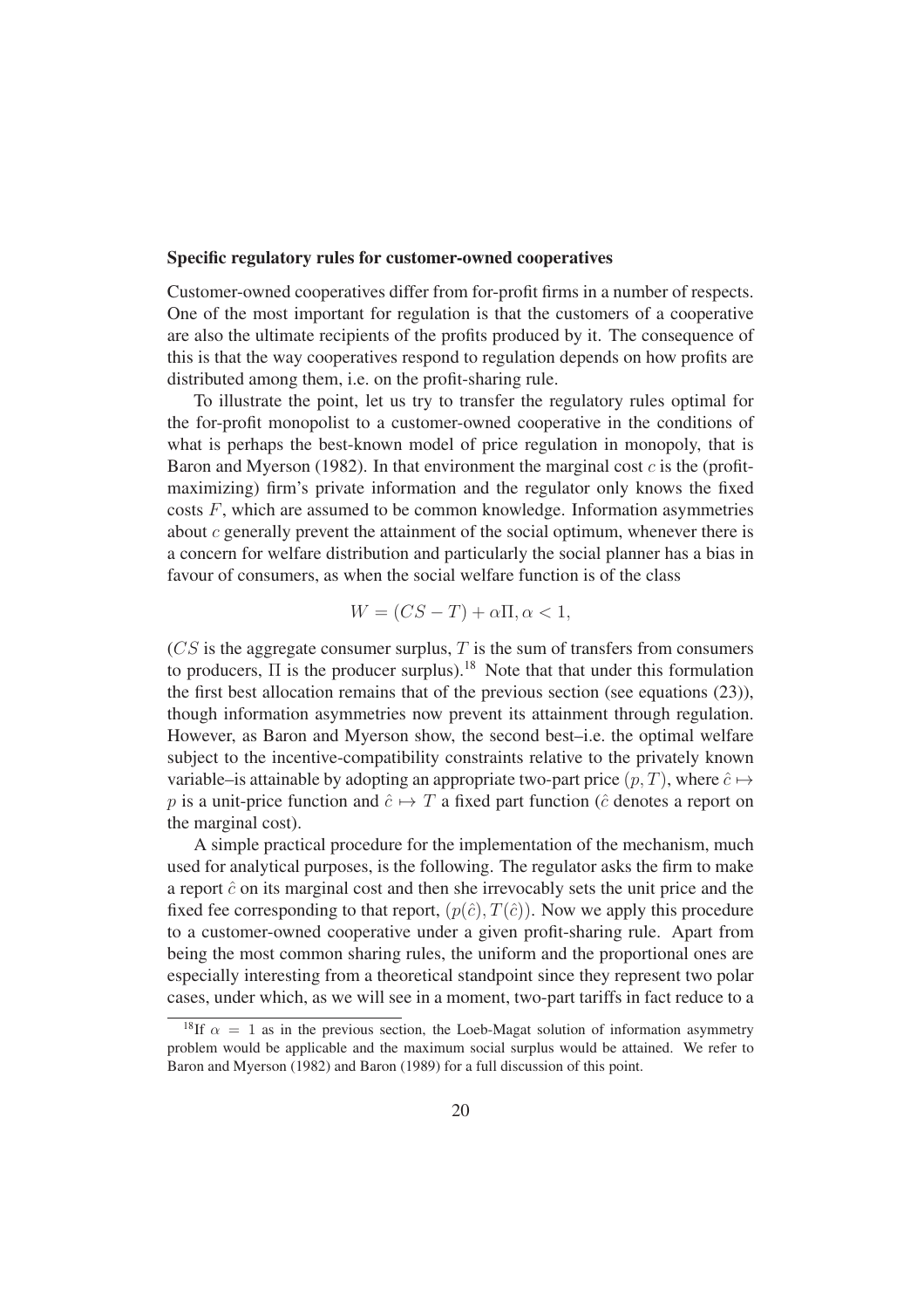single-dimension tariff, more precisely to a linear pricing rule under the uniform and to a fixed fee rule under the proportional one. Let us focus now on the uniform rule. Given cooperatives' democratic governance, members are to vote by the majority rule on the cost level to be reported to the regulator. Once the report reaches the regulator, she proceeds in the same way as in the previous case. The individual member's utility under the uniform sharing rule is then

$$
U_i(\theta_i, c, \hat{c}) = a\tilde{x}_i(\hat{c}) - \frac{\tilde{x}_i^2(\hat{c})}{2\theta_i} - p(\hat{c})\tilde{x}_i(\hat{c}) - \frac{T(\hat{c})}{n} + \frac{(p(\hat{c}) - c)\tilde{x}(\hat{c}) + T(\hat{c})}{n}
$$
\n(24)

where  $\tilde{x}_i(\hat{c}) = x_i(p(\hat{c}))$ . The term  $T(\hat{c})$  disappears from the equation, which means that under the uniform sharing rule members are actually indifferent to the fixed fee level. In other words, under this rule any mechanism  $(p(\hat{c}), T(\hat{c}))$  reduces in fact to a linear tariff,  $p(\hat{c})$  (cf. section 3.1). As a consequence, all members will vote for the cost report  $\hat{c}$  associated to their own preferred unit price and under the majority rule this will lead to the adoption of the unit price preferred by the median member. In conclusion, the cooperative's behaviour will be just the same as in the complete absence of regulation. Note that the regulation ineffectiveness is here essentially due to the intrinsic linearity of the pricing rule under the uniform sharing scheme, which is actually the cause of regulatory ineffectiveness in a broad class of environments and a variety of organizational forms, including for-profit firms.

The exercise makes it clear that ownership is generally not neutral for price regulation. As we have seen, it may occur that the (constrained) optimal mechanism for a for-profit firm, like the Baron-Myerson one, is wholly ineffective when applied to a cooperative. In other words, a regulatory mechanism that is optimal for a profit-maximizing firm is not generally so for a customer-owned cooperative and the rich array of regulatory instruments that can be successfully applied to the former are not applicable, as they stand, to the latter. Then, there are required ad hoc designed rules.

The previous exercise provides further suggestions too. Whereas with profitmaximizing firms it is in most cases enough for the regulator to act only on prices, as e.g. in the Baron-Myerson environment (where, we recall, two-part prices are sufficient for constrained optimality), in the case of customer-owned cooperatives the regulator<sup>19</sup> will have to meddle with the internal rules governing the relations

<sup>&</sup>lt;sup>19</sup>Note that the difference between the legislature that promulgates laws defining the regulatory framework and the regulator implementing actual regulation is immaterial here and by the term "regulator" we denote both.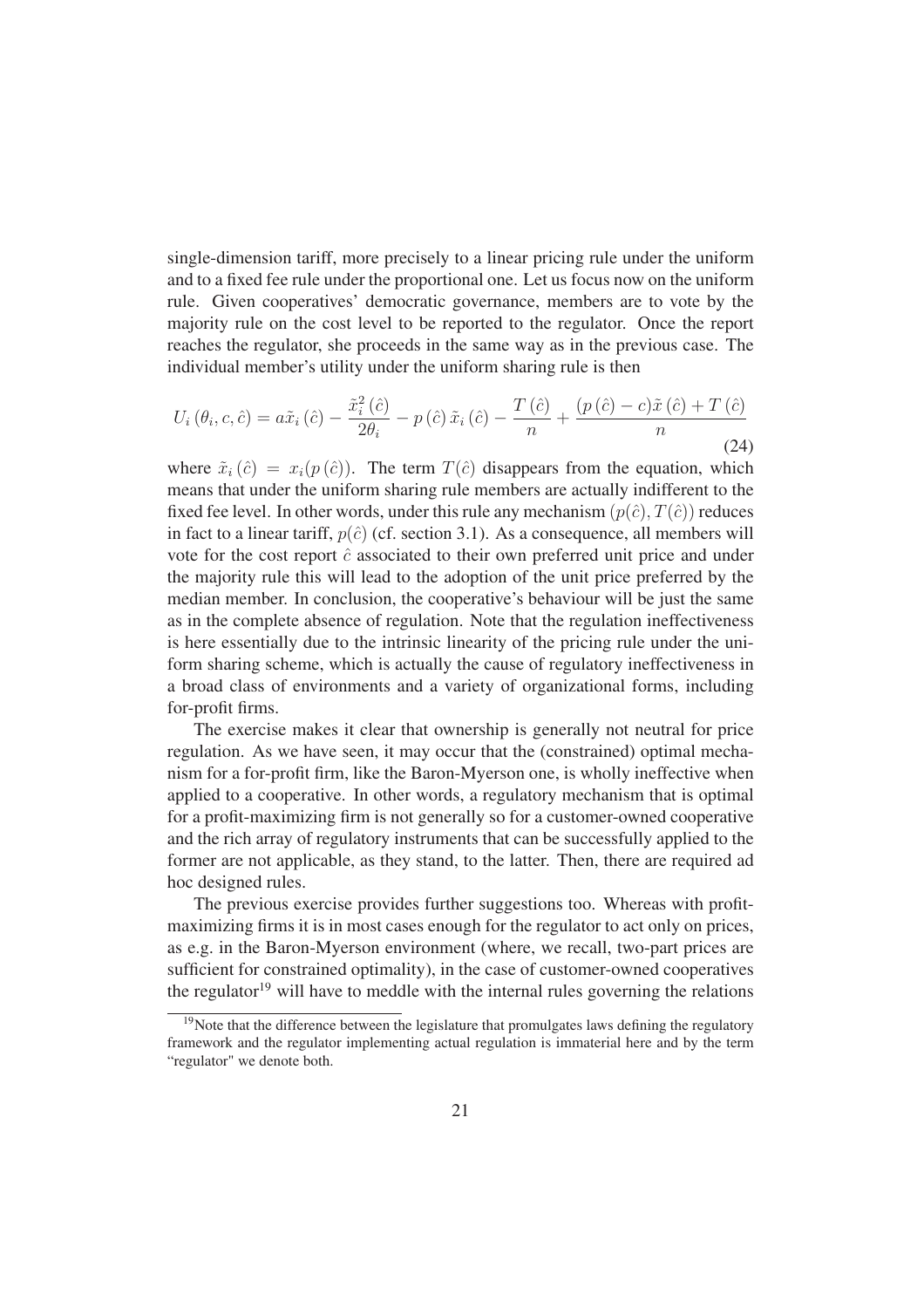among members, in particular the profit-sharing rule. Moreover, as is clearly shown by the previous argument, in order for price regulation to be effective it is necessary that the sharing rule differ from the uniform one (actually this is not the only tricky one and there are others unusable too).

#### Simple mechanisms

A full-fledged analysis of the regulation of cooperatives falls outside the paper's scope but we want to make a further point, useful for directing the further steps. The theory of optimal regulation focuses on high-powered regulatory mechanisms capable to extract the highest possible social surplus in situations where constraints of various nature–especially informational–are at work. A drawback of sophisticated (Bayesian) price-fixing is that it requires a number of activities, such as collecting information, monitoring, etc., to be performed by a bureau that is costly (it requires an administrative apparatus) and potentially fallible (like any agent it is prone to pursue objectives other the community's welfare). Interest in *simple mechanisms* like e.g. price cap schemes has thus grown over time, though they are usually suboptimal. Simple mechanisms are especially interesting when customer-owned cooperatives are concerned, essentially for two reasons: customer-ownership may enhance the effectiveness of those used for for-profit firms, when applicable to cooperatives, and also enlarge the array of light regulatory instruments available, since its nature–in particular the fact that owners are users as well–allows to employ some that are of no use at all with for-profit firms.<sup>20</sup> The next result illustrates the point.

Let us get back again to the Baron-Myerson environment, where the regulator is uncertain about the marginal cost but fully informed on the level of fixed costs. In the previous section we saw that, if the cooperative adopts the proportional sharing rule, the outcome coincides with the second best, i.e. the total consumption where the aggregate demand crosses the average cost curve. Then, if the marginal cost is constant, as assumed in the previous section, the regulator can implement the first best outcome just by forcing the cooperative firm to charge an individual fixed fee equal to  $F/n$  and leaving it free to set the unit price (knowing that under the proportional sharing rule whatever nominal price reduces to a net actual price equal to average cost, see above section 3.2, whereby the only regu-

 $20$ The idea that customer-owned cooperatives allow a light-handed regulation, differently from their for-profit counterparts, has been been put forth before in the literature (see e.g. Kay, 1996, p. 46: "The result would be a much more light-handed system of regulation than we currently have") but it is never said what this sort of regulation should consist in.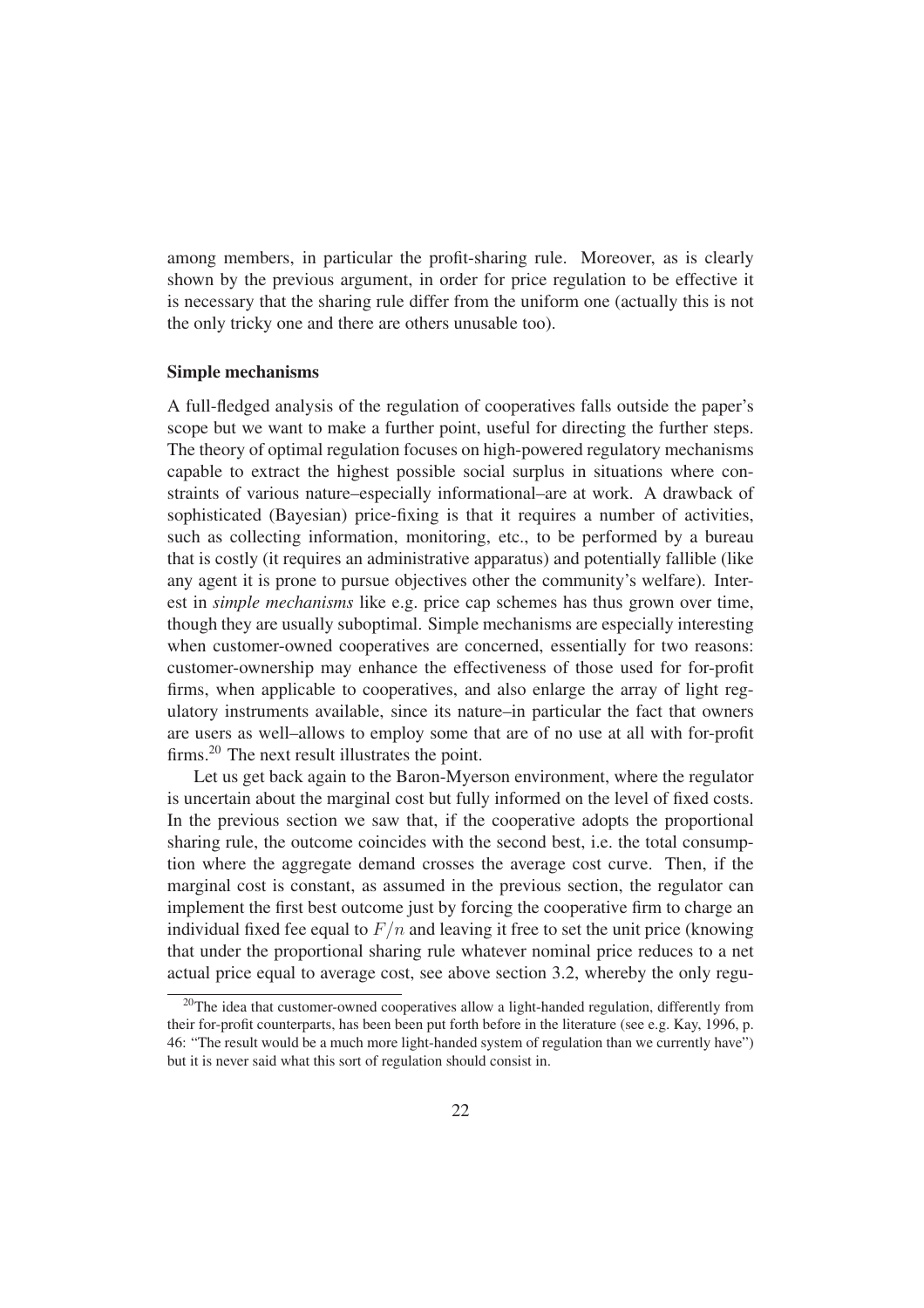latory tool available is in this case the fixed fee). In such a case the fixed costs are covered by the fixed fee and each member demands exactly the quantity he would buy at the first-best price (see equation (23)). Note that the policy of forcing the cooperative to adopt the proportional sharing rule and to charge an aggregate fixed fee equal to the fixed costs is perfectly feasible within the Baron-Myerson environment, since it requires just the knowledge of fixed costs, whereas the optimal mechanism identified by Baron and Myerson (1982) for for-profit firms requires the regulator's knowledge of the aggregate demand function as well. Then, in addition to being less demanding on the informational plane, it is also more effective than the optimal regulation of a for-profit firm, in that it supports the first best.

To be sure, this strong dominance result is due to the particular conditions we have assumed here–in particular constancy of marginal costs– and does not carry over as such to other situations. However, weaker results may hold in more general environments. For instance, in the case of decreasing marginal costs<sup>21</sup> it is easy to check that the previous policy leads to outcomes strictly comprised between the first best (where the aggregate demand function crosses the marginal cost) and the second best (where the aggregate demand function crosses the average cost function), as stated in the following proposition.

**Proposition 4.** In the presence of a customer-owned firm with cost function  $C(x) =$  $F + c(x)x$  and adopting the proportional sharing rule, if  $c'(x) < 0$  and  $T = F$ *then*  $x^{Av} < x_v^{Av} < x^{CP} < x^{FB}$ *.* 

In other words, there exists a simple–"unsophisticated"–rule that, though generally not supporting the first best, allows to approximate it by a difference that depends on the variability of marginal costs and the distance between marginal and average variable costs (the less variable and the closer to average variable costs is marginal cost, the closer the final outcome will be to the first best).

A general conclusion that can be drawn from the previous discussion is that there do exist light forms of regulation effective with customer-owned cooperatives but of no avail at all with for-profit ones. The expectation is that, thanks to

<sup>&</sup>lt;sup>21</sup>Decreasing marginal costs are sufficient to ensure that the average costs are everywhere higher than marginal costs, that is one of the conditions of natural monopoly. However, it is possible to have a natural monopoly also with increasing marginal costs. In that case the regulatory rule  $T = F$  continues to guarantee that the aggregate consumption is comprised between the quantity in which the demand function crosses the marginal cost function and the quantity at which it crosses the average variable cost, the only difference being that in this case the latter is at the right of the former.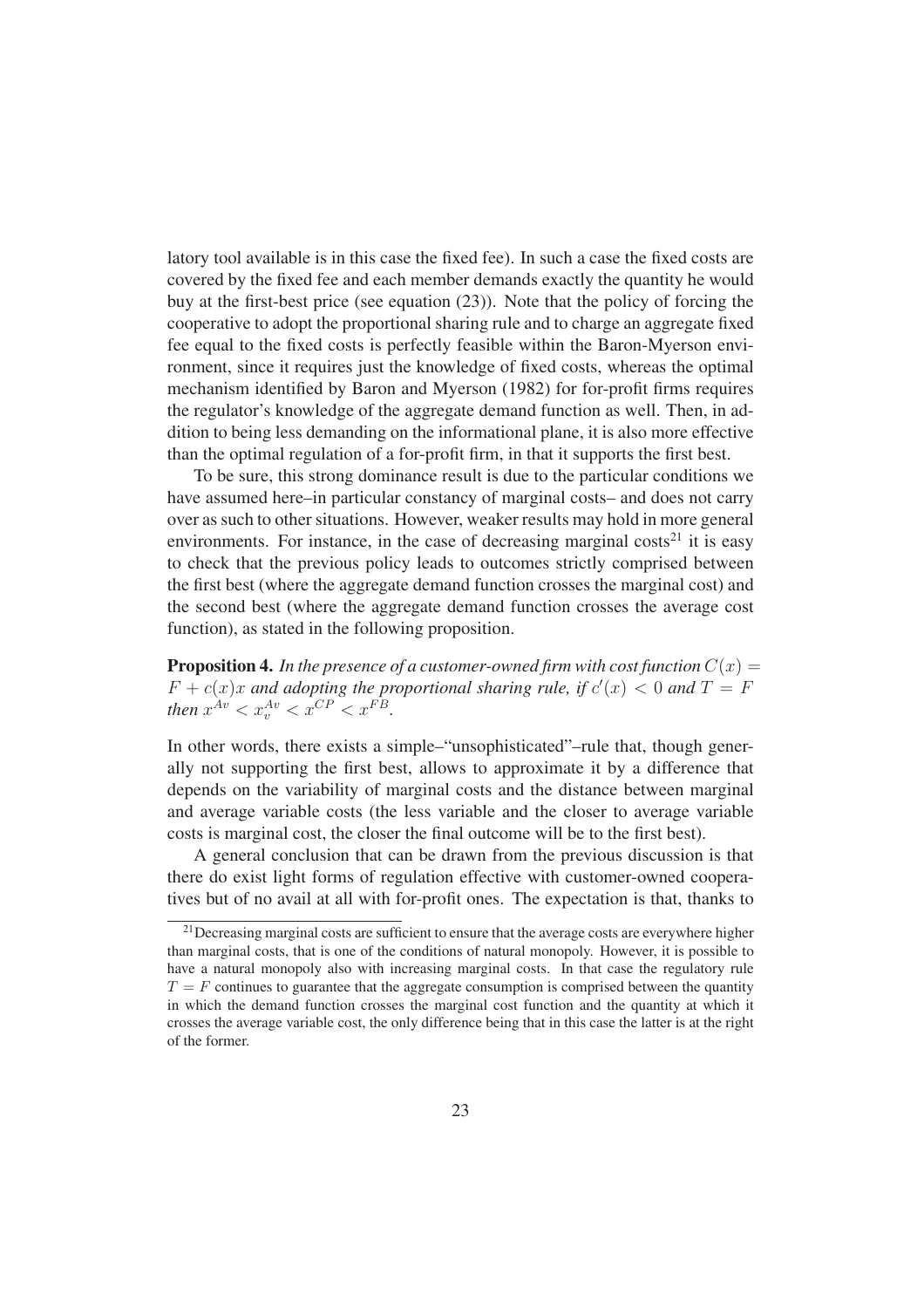

Figure 1: Approximate implementation of the first best by a simple regulatory rule

their participatory nature, the simple rules available for customer-owned cooperatives are more numerous and presumably more effective than those for investorowned firms. Nonetheless, since the first best is generally not attained by them, there is no a priori presumption of global dominance–i.e. always and in all conditions– of regulated cooperatives over regulated profit-seeking firms, differently from what is claimed by some of the most naive advocates of the customer-ownership of public utilities. Comparisons in terms of social welfare will then have to be made between regulatory schemes appropriate to the two ownership modes.

To be meaningful, these comparisons must be made on a level ground, i.e. in the same conditions. This principle has important implications. The first and most basic one is that, as we have noted, it is not meaningful to allow for regulation when for-profit firms are concerned and instead discard it a priori for cooperatives. Accordingly, it is not meaningful to compare a regulated operator of the first type and an unregulated one of the latter (unless institutional constraints make it impossible to have regulated firms of both types), since, as we have seen above, regulation is potentially welfare-improving for cooperatives as well. There is a further and more fundamental reason why that sort of comparison is not correct.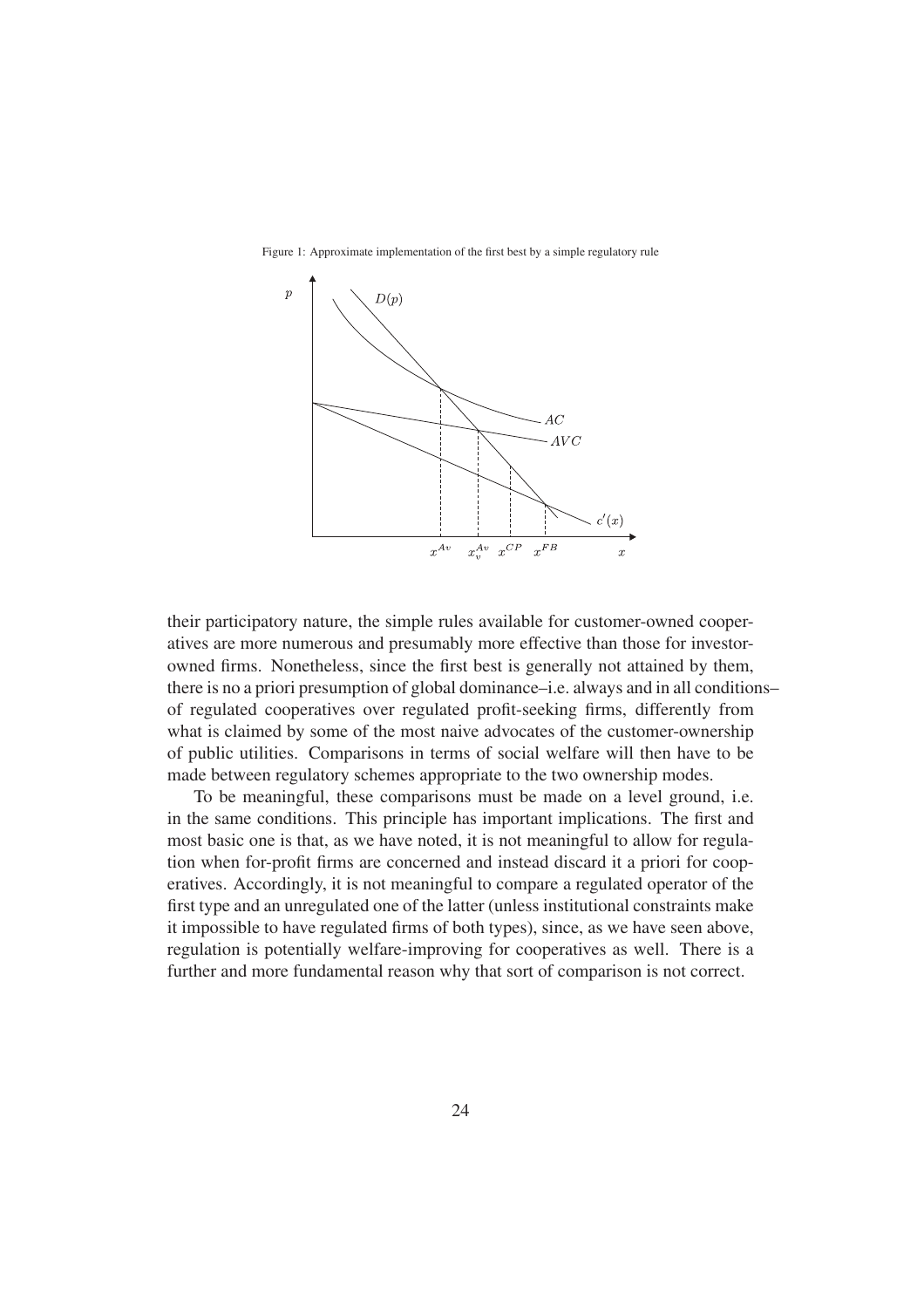#### The benevolent regulator and the politics of cooperatives

Let us go back again to the Baron-Myerson mechanism for the price regulation of for-profit firms. Basic to that model–and the literature on mechanism design spawned by it–is the assumption of a benevolent regulator, as in the public interest theory of regulation/political action, of which it is actually part.<sup>22</sup> That theory is founded on assumptions analogous to the Coase theorem's, in particular the absence of transaction costs (cf. Noll, 1989; Acemoglu, 2003). More precisely, assuming a welfare-maximizing regulator amounts to viewing the political negotiations leading to the definition of the regulator's objectives as perfectly frictionless, that is free of transaction costs among society's members. As a consequence, any deadweight welfare losses would be due only to the irreducible advantages enjoyed by producers thanks to information asymmetries.

Consider an unregulated customer-owned cooperative in such conditions. If the Coase theorem holds for the regulator's constituency (whereby the profitmaximizing objective is furthered), it must be assumed to hold for the body of the cooperatives' members too, which is just a subset of the former. The implications of this are straightforward. If the Coase theorem held, *both* the cooperative and the regulator would act in such a way as to maximize the social welfare. The two situations in fact would differ just in the amount of information held by the decision-maker. As owners, customer-members have direct access to the internal information, particularly on production costs, while the regulator does not and is uncertain about relevant aspects of it. For instance in Baron and Myerson's (1982) model the regulator is uncertain about marginal costs (fixed costs and market demand are instead assumed to be common knowledge in that model). Therefore, the shift from investor-ownership to customer-ownership essentially implies that variables that were private information to the producer–e.g. marginal costs–become private information to customers. Under complete information about production costs and in the absence of transaction costs members are then able to renegotiate prices and profit-sharing rules so as to maximize the social surplus and reach the first best (we are still assuming as before that all customers are members too, and therefore the only potential problem for efficiency is preference heterogeneity).

It is to be noted that cooperatives' internal rules are not an obstacle to this. If for instance the cooperative's by-laws provide for the distribution of profits ac-

<sup>&</sup>lt;sup>22</sup>Baron and Myerson (1982) and the ensuing literature on the optimal regulation design under information asymmetries of various kinds belong to this theoretical approach and can indeed be viewed as an extension of the public interest theory allowing in a rigorous way for informational constraints to the pursuance of the social welfare objective by a benevolent regulator.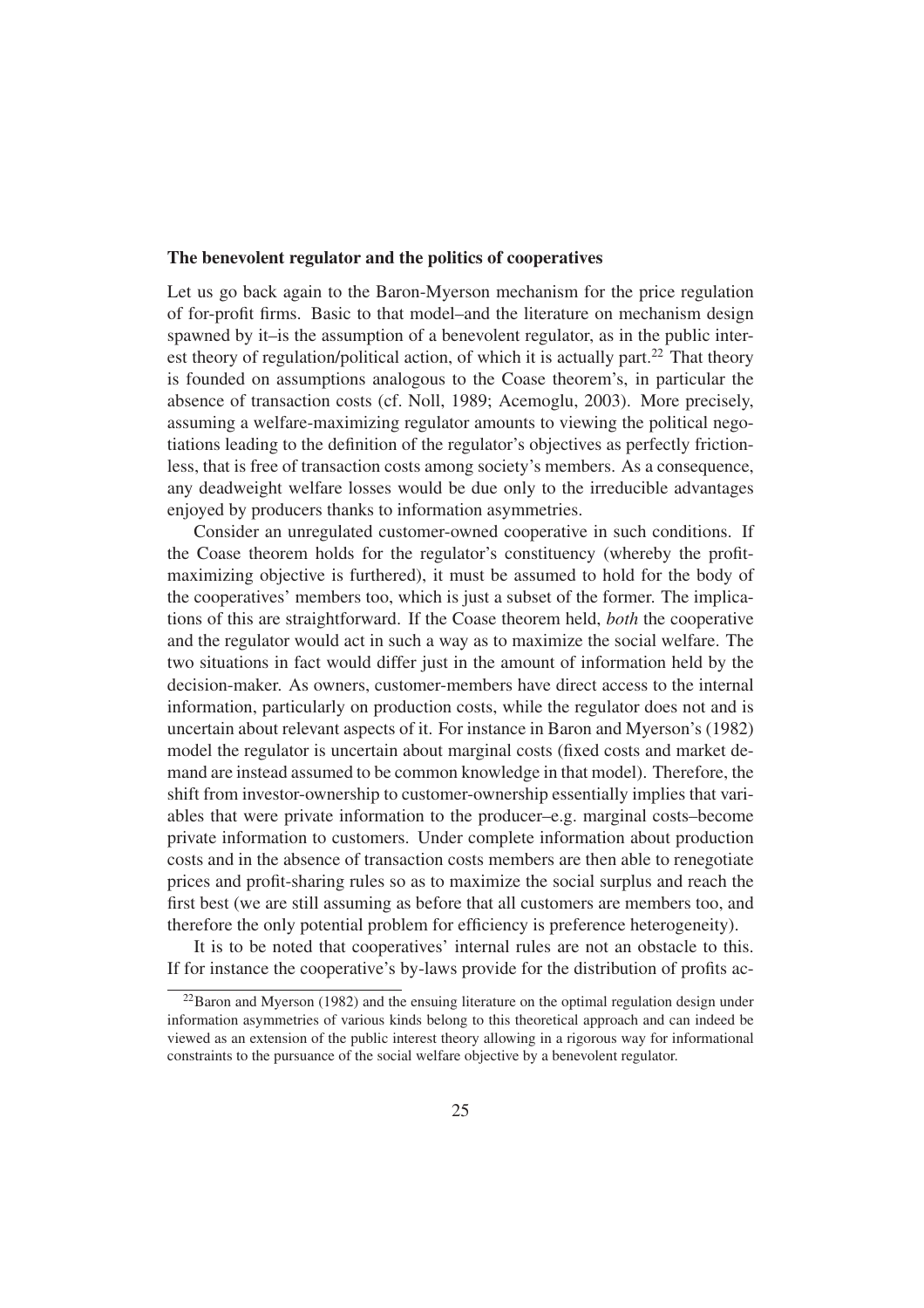cording to the uniform rule, we know that the first best is generally not attained through the democratic process (cf. Lemma 2). That means that there exist a different price and different distribution of the surplus which would make *all* members better off, whereby in the absence of transaction costs they can adopt them just by unanimously vote a change in the initial contract (by-laws). Then, if there are no transaction costs, appropriate adjustments can and will be made so that a unanimous and efficient agreement is actually reached. In conclusion, under Coase's ideal conditions and customers' complete information about production cost, self-regulation would be enough for attaining the first best.<sup>23</sup>

By contrast, in the real world cooperatives are governed through the democratic process, which, as we have seen, normally entails inefficient outcomes. Then, there must be transaction costs that prevent a Coasian outcome. Transaction costs among citizen-customers have deep implications. The most obvious is, as we have already noted, that they call for government regulation of the cooperative. Moreover, the principle of level playing ground requires that, if we allow for transaction costs in modelling the customer-owned cooperative, we cannot ignore them when dealing with the regulator of its for-profit counterpart. In other words, if we admit that the cooperative's political decision-making is imperfect due to transaction costs, and hence the Coasian solution is unattainable, we are bound to make a similar move on the side of the for-profit firm, i.e. to allow for the transaction costs affecting government regulation and the ensuing politics of the regulatory process.

As a matter of fact, it is now widely recognized both in the economics and the political science literature<sup>24</sup> that governments are imperfect in their action not only because of external constraints–informational and other–but also because they are subject to the pressure of special-interest groups and hence their aims do not generally coincide with the social welfare, which is a sign of transaction costs

 $^{23}$ The conclusion would not change if customers' information about production costs were incomplete: there would just change the definition of first best. Democratic governance places all members in the same position before the cooperative and lets them have equal access to internal information. This means that, even if for whatever reason members do not have perfect information about the cooperative's operations, no information asymmetries are likely to arise among them. In these circumstances the first best output and distribution are those corresponding to the largest expected social surplus and members are still in a position to make all arrangements necessary to achieve them. By contrast, such an outcome is unattainable by a regulator under asymmetric information (at most he will be able to enforce the optimal regulatory scheme subject to the incentive constraints, as e.g. in Baron and Myerson, 1982).

 $^{24}$ As in the wide literature on the political economy of economic policy, see e.g. Acemoglu and Robinson (2013).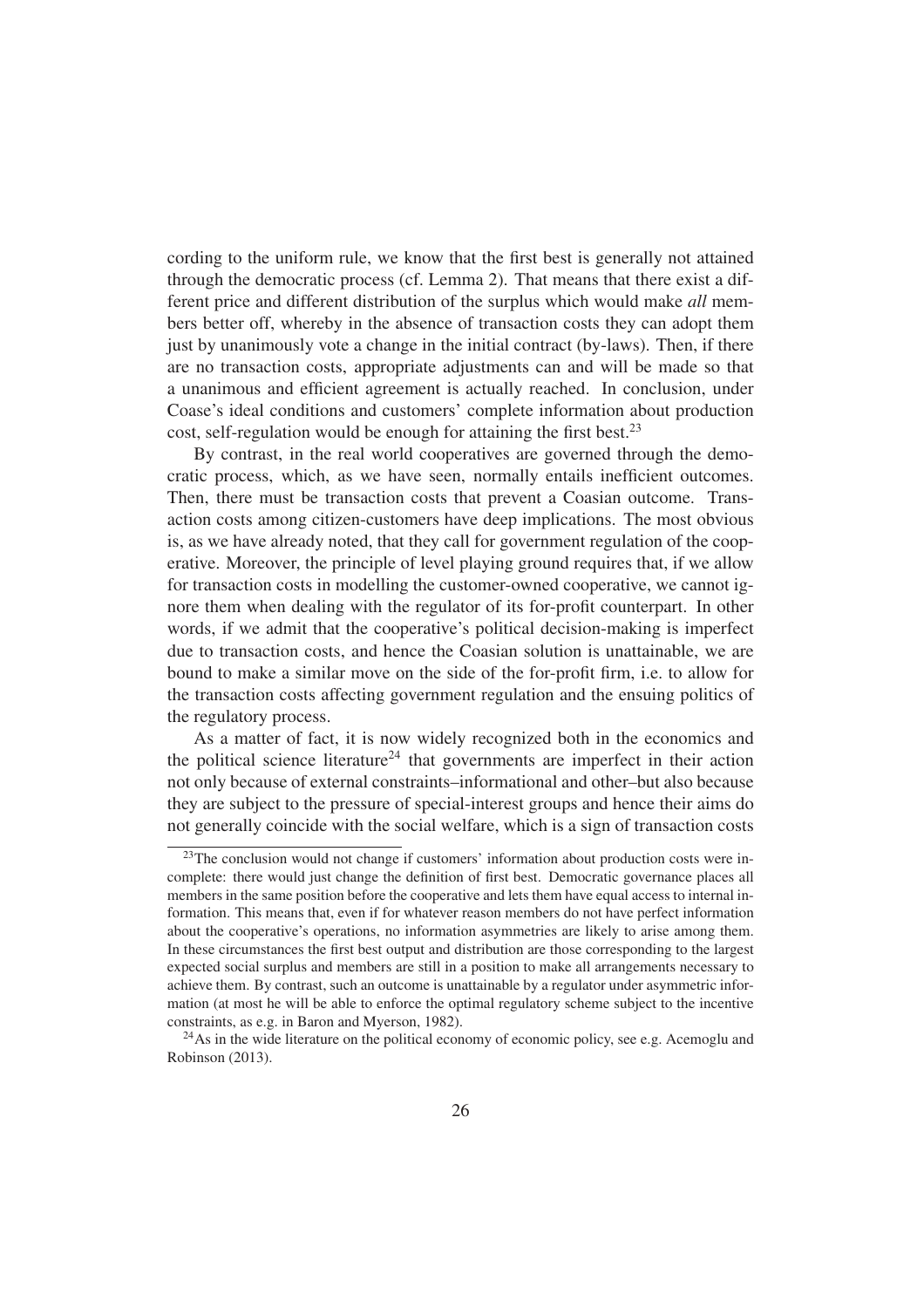too. In light of this, models of regulated for-profit firms can no longer be based on the benevolent-regulator assumption.

In conclusion, when we allow for the regulation of profit-maximizing firms, we have to make a double move in order to meet the principle of level playing ground. On the one hand, we have to waive the benevolent-regulator framework and allow the political process (and relevant transaction costs) into the analysis both on the side of the regulator and on the side of the cooperative; on the other, we must introduce some sort of regulation for the cooperative. The real challenge from an analytical standpoint is to shift from the naïve view of the normativeas-positive theory (and the Coase theorem's assumptions underlying it) to more realistic models of regulation that make room for politics. The analysis of political decision-making thus becomes crucial for a proper assessment of the for-profit firm's and the cooperative's performance in social welfare terms. Ultimately, the question is: is the cooperative's internal politics better or worse than government politics? This topic is fundamental but cannot be further pursued here and is left to future research.

## 5 Conclusions

In this paper we make the first steps towards a theory of monopoly public utilities run by customer-owned firms. This organizational solution has been debated from a policy viewpoint but so far economic theory has essentially ignored it. We have shown that some of the claims that circulate in the policy debate are not warranted from a theoretical standpoint. In particular, it is not true that the customer-ownership of a public utility is capable to solve at one touch all the flaws that typically affect the price regulation of for-profit firms. The main point is that "self-regulation" is generally not enough for an optimal outcome and hence must be buttressed by appropriate government regulation. It is nonetheless true that, once we extend price regulation to the customer-owned cooperative, this appears to have advantages over the for-profit firm and better outcomes may generally be attained through it. A few preliminary results we have presented in this paper support this view but further work is needed along the lines we have traced.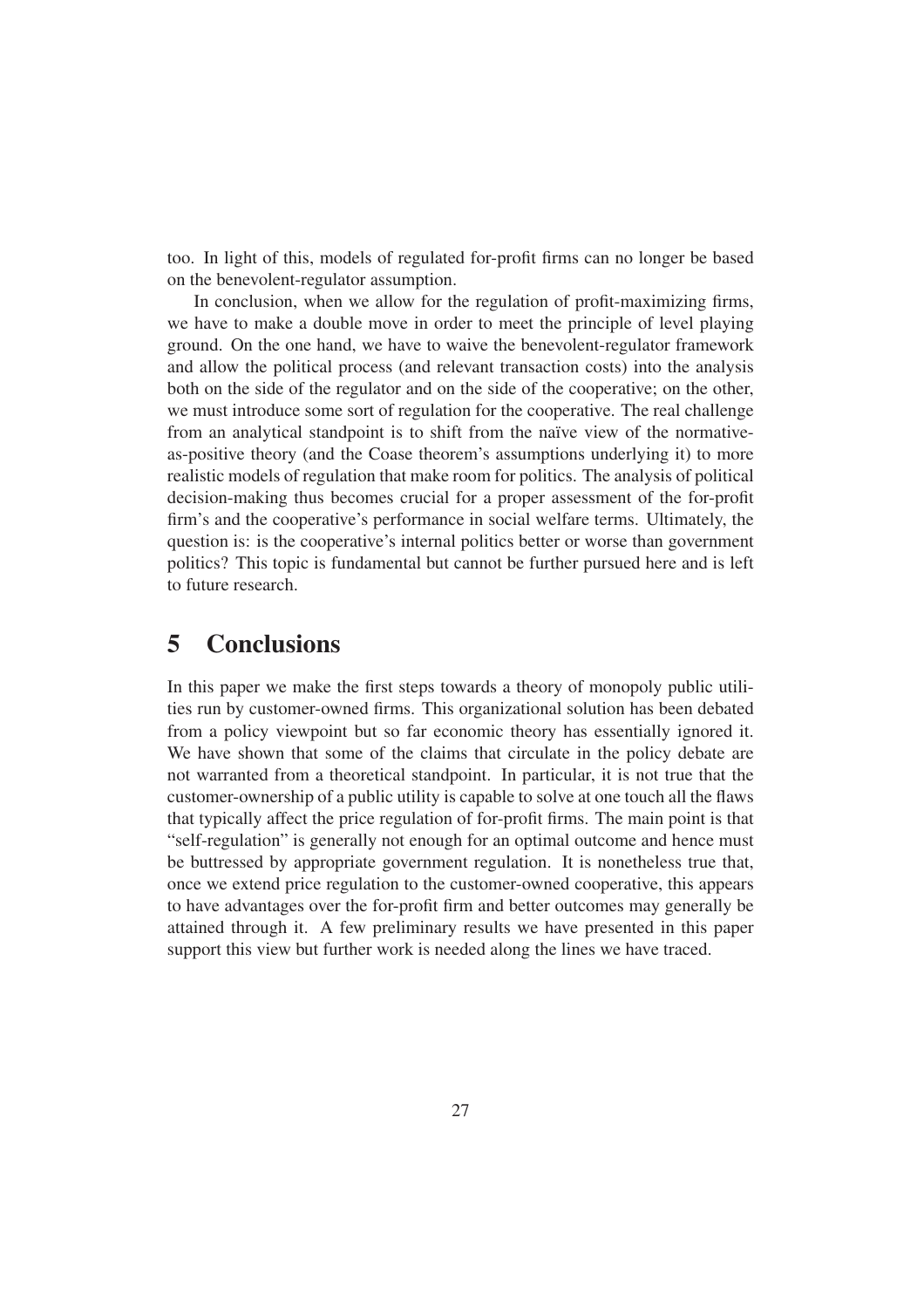## Appendix

## Proof of Lemma 2

1. The first-order condition for internal optima of the maximization problem (17) is

$$
(a-p)\frac{dx_i}{dp} - x_i\left(1 + \frac{dx_i}{dp}\frac{1}{\theta_i}\right) + \frac{x(p)}{n} + \frac{p-c}{n}\frac{dx}{dp} = 0.
$$

From equation (14) we know that

$$
\frac{dx_i}{dp} = -\theta_i \frac{(n-1)}{n}
$$

that is

$$
1 + \frac{dx_i}{dp} \frac{1}{\theta_i} = 1/n.
$$

Therefore, the second-order derivative of the utility function is equal to

$$
\theta_i \frac{n-1}{n} + \frac{\theta_i}{n} \frac{n-1}{n} - \frac{\Theta}{n} \frac{n-1}{n} - \frac{\Theta}{n} \frac{n-1}{n}.
$$

After straightforward simplifications we get

$$
-\left[2\Theta - \theta_i(n+1)\right]\frac{n-1}{n^2}.
$$

Therefore, the utility function of member  $i$  is concave if

$$
\frac{\theta_i}{\Theta} < \frac{2}{n+1},
$$

and convex in the opposite case. However, when

$$
\frac{\theta_i}{\Theta} > \frac{2}{n+1}
$$

we can prove that the utility function has a minimum at  $p_i^* > a$ . Given that the utility of every member is 0 at  $p = a$ , we can conclude that when the utility function is convex, it is also monotone decreasing in the interval  $[0, a]$ . Consequently, whatever the value of  $\theta_i$ , the utility function is single-peaked in p in the interval  $[0, a]$ .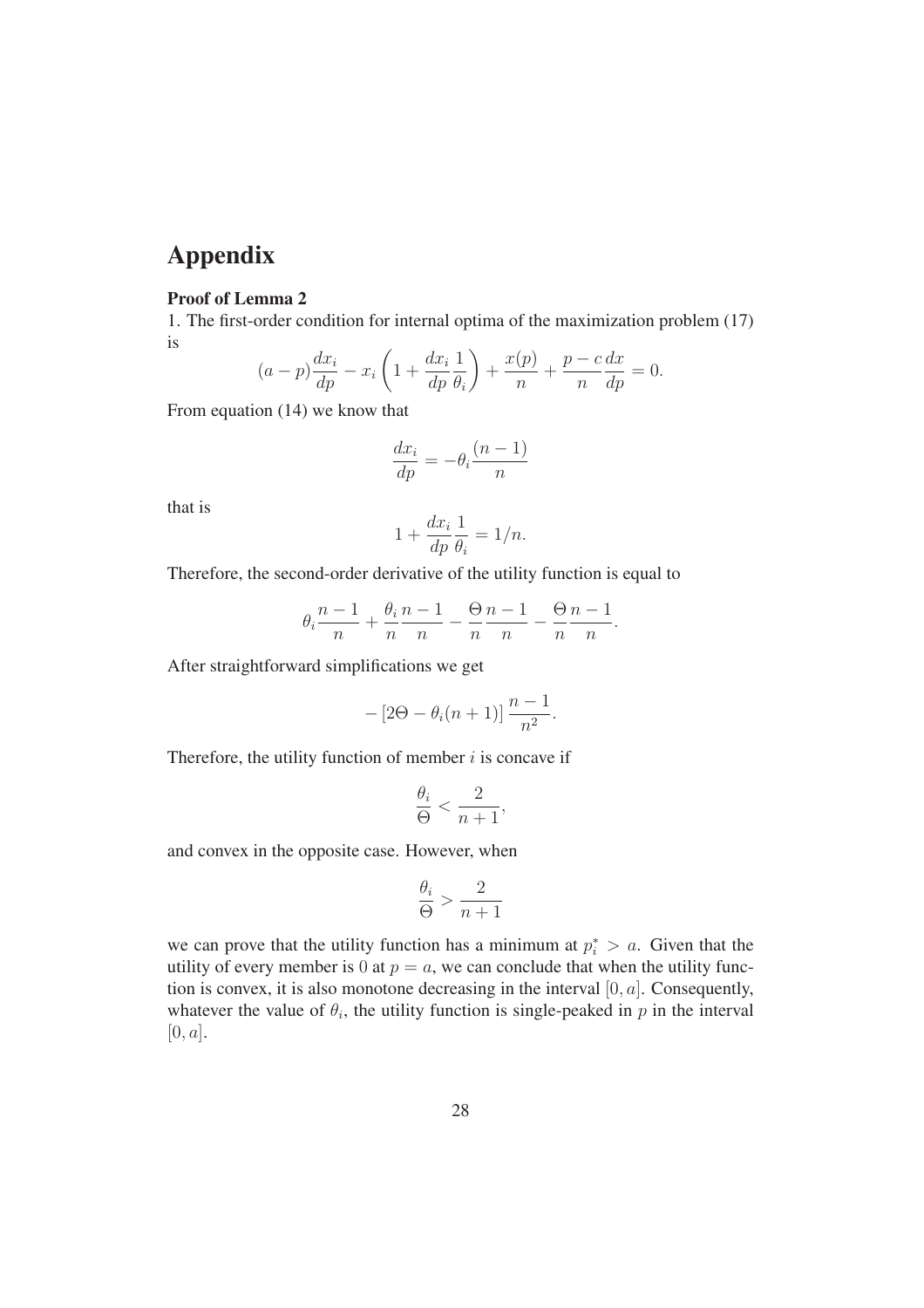2. By solving equation (18) for  $p$  we obtain the preferred price

$$
p_i^* = \frac{na(\Theta - n\theta_i) + c[(n-2)\Theta + \theta_i]}{(n-1)[2\Theta - (n+1)\theta_i]}.
$$

If

$$
\theta_i \ge \Theta \frac{na + (n-2)c}{n^2 a - c}
$$

the preferred price would be negative. This means that for such values of  $\theta_i$  the first derivative is negative for any positive price and consequently such members would vote for a null price.

3. By deriving equation (19) with respect to  $\theta_i$  we get (recalling  $a > c$ , cf. section 2)

$$
\frac{\partial p_i^*}{\partial \theta_i} = -\frac{n(a-c)(\Theta - \theta_i)}{(2\Theta - (n+1)\theta_i)^2} < 0
$$

4. In equation (18) the first and the second term have the same sign. Therefore, if  $\theta_i \geq \bar{\theta}$ , the first term is weakly negative and consequently p must be weakly lower than c. The reverse is true whenever  $\theta_i < \overline{\theta}$ .

#### Proof of Proposition 2

In our simplified environment characterized by quadratic utility functions and linear marginal costs the social welfare is decreasing in the distance between the aggregate consumption in equilibrium and the aggregate consumption at the firstbest price. With an investor-owned firm the aggregate consumption can be calculated from equation (9) and equation (8), whence we obtain

$$
x^{I}(p^{I}) = \Theta \frac{a-c}{2}.
$$

On the other hand, under a customer-owned firm adopting the uniform sharing rule, the aggregate consumption in equilibrium can be found by including equation<sup>25</sup> (1) in equation (16). By developing calculations and rearranging we obtain

$$
x^{CU}(p^{CU}) = \Theta \frac{(\Theta - \hat{\theta})(a - c)}{2\Theta - (n + 1)\hat{\theta}}.
$$
\n(25)

 $\Box$ 

<sup>&</sup>lt;sup>25</sup>We neglect the case in which the median consumer has a value of  $\theta$  such that its preferred price would be negative, i.e. the case in which  $p^{CU} = 0$ . Indeed, in such case the welfare loss would be reduced and so this case would favor the customer-owned firm with respect to the investor-owned firm.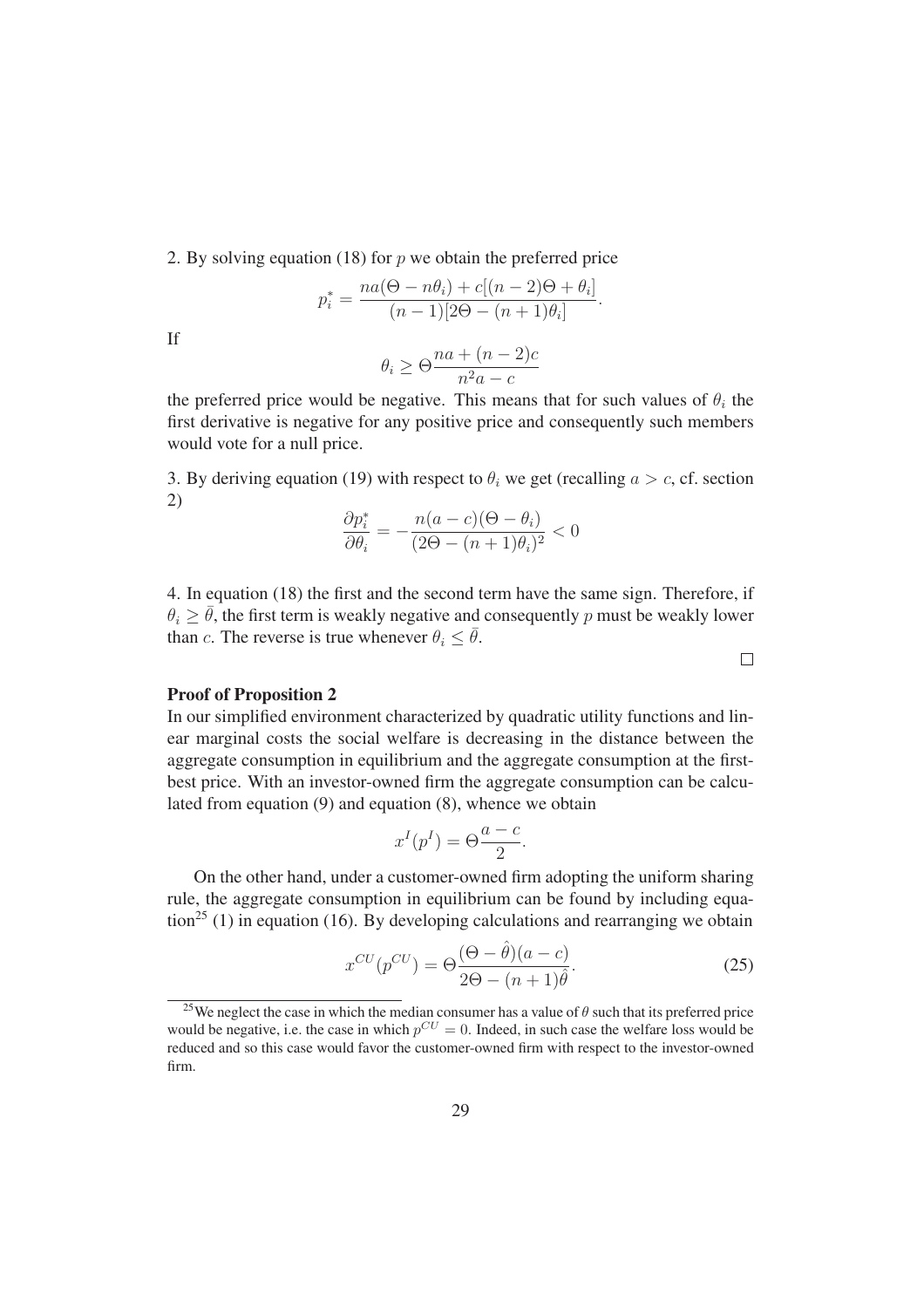It is easy to check that  $x^{CU}(p^{CU})$  is monotone increasing in  $\hat{\theta}$ . We have two cases. When the median  $\theta$  is lower than the average level, the welfare loss in the cooperative solution increases as  $\hat{\theta}$  ( $\hat{\theta} > 0$ ) approaches 0. Then the upper least bound on the social welfare is located at the limit point  $\hat{\theta} = 0$  (which is never reached in our context, since  $\theta_i > 0$ ,  $\forall i$ , see section 2). By replacing this value into equation (25) we obtain  $x^{CU}(p^{CU}) = \Theta \frac{a-c}{2} = x^I(p^I)$ . In practice, if the majority of members did not consume the good, then the pricing policy of such a cooperative would be the same as the for an investor-owned firm and the social welfare loss is identical in the two cases.

The other case is when the median consumer is higher than the average consumer, in which the social welfare loss is increasing in the value of  $\theta$ . However, we prove below that if such value is constrained to respect condition (15), then the welfare loss cannot be higher under the customer-owned firm than under the investor-owned firm.

The social welfare loss is higher under a customer-owned firm if there holds  $x^{CU} - x^{FB} \ge x^{FB} - x^I$ . By

$$
x^I = \Theta \frac{a - c}{2} \tag{26}
$$

and  $x^{FB} = \Theta(a - c)$  the previous condition can be rewritten as

$$
x^{CU} \ge \Theta \frac{3(a-c)}{2}.\tag{27}
$$

Moreover, by replacing  $x^{CU}$  with the expression in equation (25) and then rearranging, we obtain the following condition

$$
\hat{\theta} \ge \Theta \frac{4}{3n+1}.\tag{28}
$$

This, however, cannot be satisfied without violating condition (15). Indeed, by replacing (20) into condition (15) and setting  $F = 0$  (if the condition (15) does not hold in this case, it does not in the others as well) we obtain

$$
2\Theta^2 + (n-3)\Theta\underline{\theta} - 2n\Theta\widehat{\theta} + (n-1)\widehat{\theta}\underline{\theta} > 0. \tag{29}
$$

Moreover, for any  $G(\theta)$ , the value of  $\underline{\theta}$ ,  $\hat{\theta}$  and  $\Theta$  must necessarily satisfy the following inequality

$$
\Theta - \frac{(n-1)\theta}{2} - \frac{(n+1)\hat{\theta}}{2} \ge 0.
$$
 (30)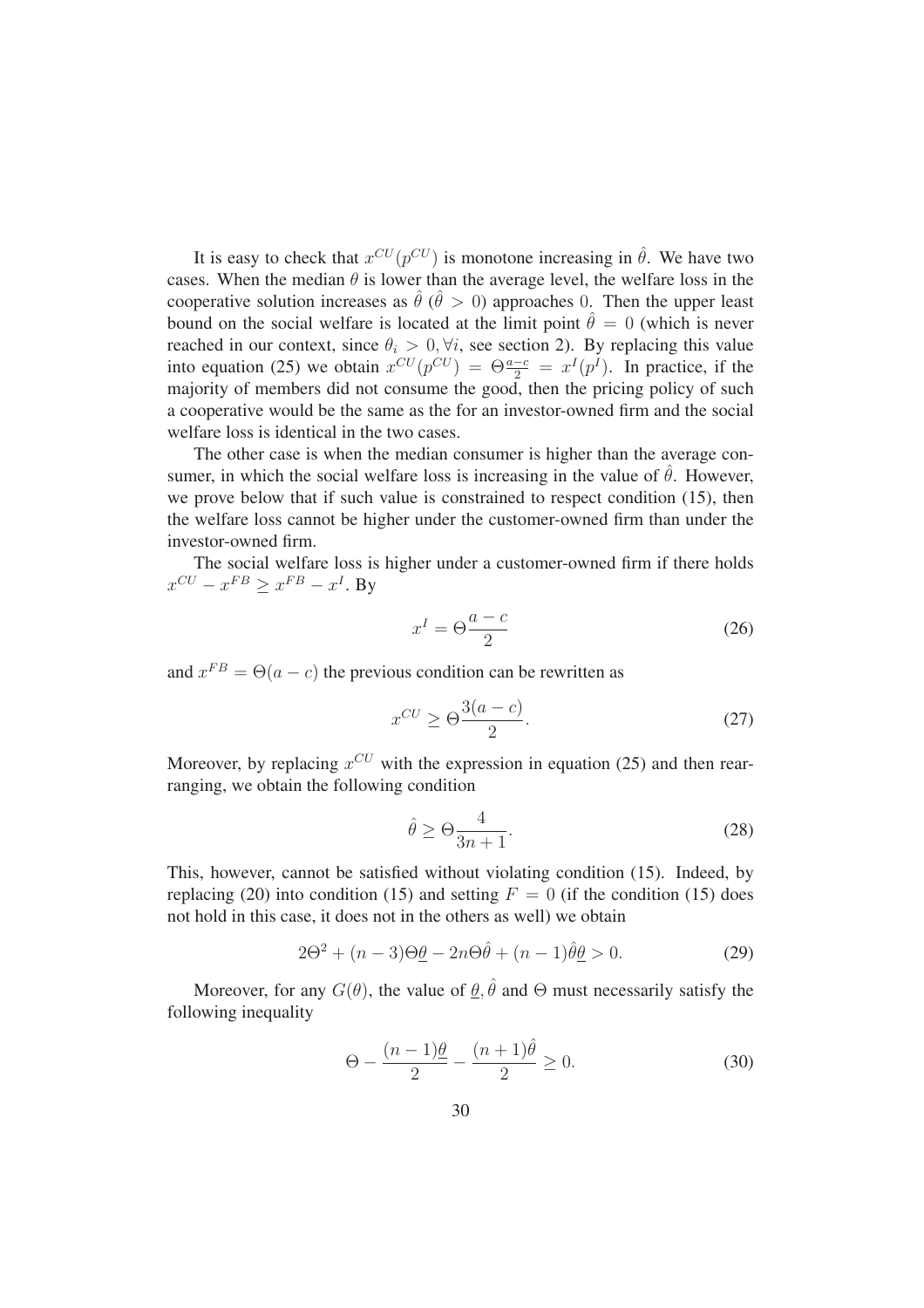Both inequalities (29) and (30) are monotone decreasing in  $\hat{\theta}$  and consequently are both more easily satisfied for its lowest value. Then we can substitute to  $\hat{\theta}$  the minimum value that satisfies inequality (28) in both inequalities (29) and (30). By developing and rearranging the first inequality we obtain

$$
\underline{\theta} > \frac{2\Theta}{3n - 1},\tag{31}
$$

while the second becomes

$$
\underline{\theta} \le \frac{2\Theta}{3n-1}.\tag{32}
$$

Therefore we have shown that for any distribution  $G(\theta)$  the constraint of condition (15) ensures that the welfare loss is always lower under a customer-owned firm than under an investor-owned firm.

$$
\Box
$$

#### Proof of Lemma 3

1. The first property follows directly from equation (22).

2. a) We first prove  $\theta_i > \theta_j \implies x_i > x_j$ . Assume to the contrary that  $x_j > x_i$ . Then there follows

$$
x_j - x_i = (\theta_j - \theta_i)(a - c) + \frac{F}{x^2}[\theta_j(x - x_j) - \theta_i(x - x_i)] > 0.
$$

Given that the first term is negative the above inequality implies  $\theta_j(x - x_j)$  $\theta_i(x - x_i)$  but, if  $\theta_i > \theta_j$  and  $x_j > x_i$ , the last inequality is false. Then there must be  $x_i > x_j$ .

2. b)  $(x_i > x_j \Rightarrow \theta_i > \theta_j)$  From  $x_i > x_j$  there follows

$$
x_i - x_j = (\theta_i - \theta_j)(a - c) + \frac{F}{x^2}[\theta_i(x - x_i) - \theta_j(x - x_j)] > 0.
$$

Again, assume to the contrary  $\theta_j > \theta_i$ . The first term of the inequality would be negative and hence the second term should be positive. This requires  $\theta_i(x-x_i)$  $\theta_j(x-x_j)$  but, if  $\theta_j > \theta_i$  and  $x_i > x_j$ , this is impossible. Then, there must be  $\theta_i > \theta_j.$ 

3. From equation (22) we get

$$
x_i = \theta_i \left[ a - c - \frac{F}{x} \left( 1 - \frac{x_i}{x} \right) \right], \quad \forall i = 1, \dots, n. \tag{33}
$$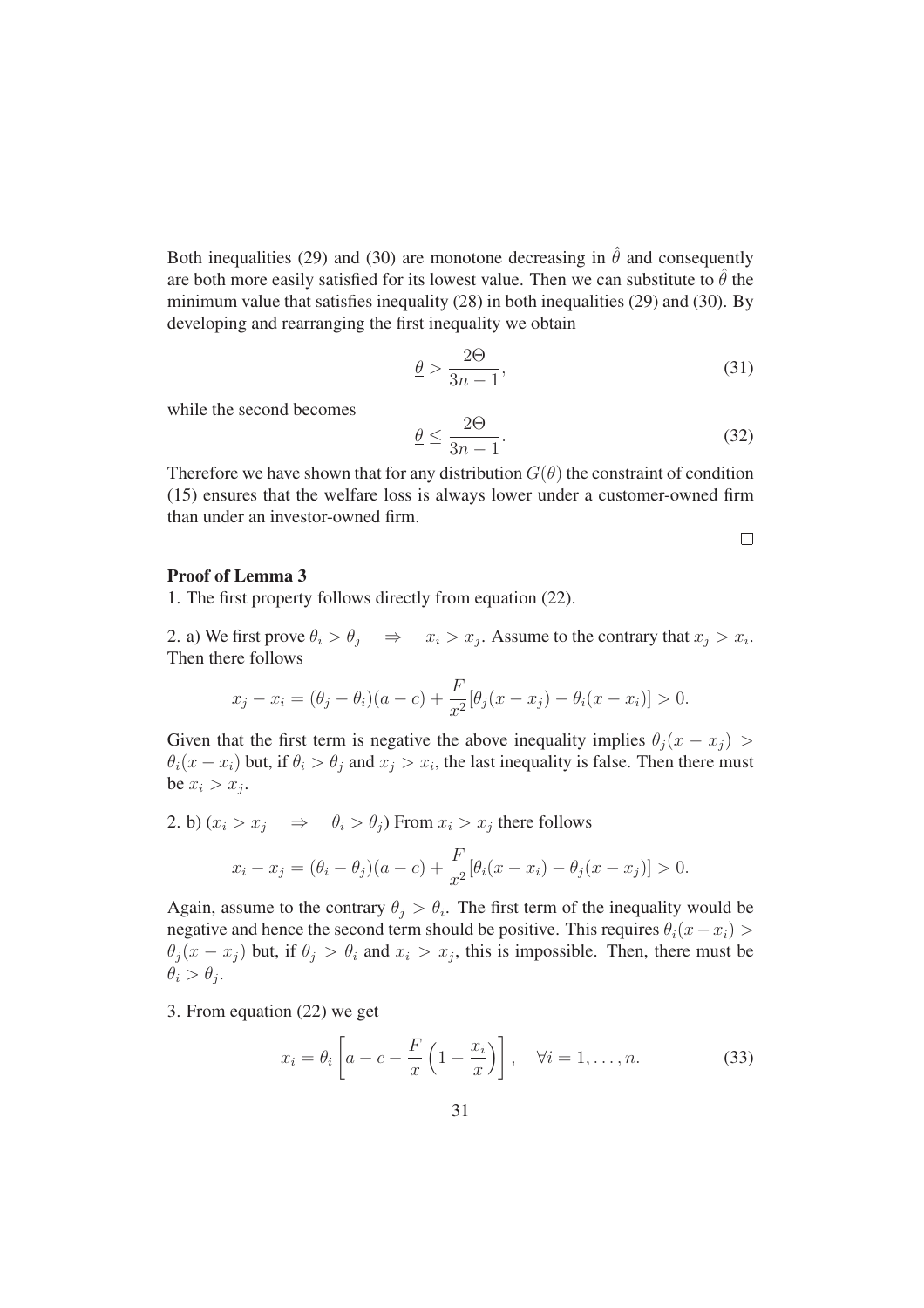By summing all  $(33)$  over i we obtain

$$
\sum_{i=1}^{n} x_i = x^{CP} = \Theta(a-c) - \frac{F}{x^2} \left( \Theta x - \sum_{i=1}^{n} \theta_i x_i \right).
$$

Note that  $x^{FB} = \Theta(a-c)$  and consequently  $x^{CP} \le x^{FB}$  because  $\Theta x > \sum_{i=1}^{n} \theta_i x_i$ . At the same time, by rearranging the previous equation we obtain

$$
x^{CP} = \Theta\left(a - c - \frac{F}{x}\right) + \frac{F}{x^2} \left(\sum_{i=1}^n \theta_i x_i\right).
$$

Given that  $x^{Av} = \Theta\left(a - c - \frac{F}{x}\right)$  $\left(\frac{F}{x}\right)$  it follows that  $x^{CP} \geq x^{Av}$ .

 $\Box$ 

#### Proof of Proposition 3

An investor-owned monopoly is sustainable only if the optimal monopolistic price is higher than the average cost, i.e.  $x^I \leq x^{Av}$ . By the third property of Lemma 3 there holds  $x^{FB} \ge x^{CP} \ge x^{Av}$ , and hence  $x^{CP} \ge x^{I}$ . Since the social welfare increases in the level of aggregate consumption when  $x \leq x^{FB}$ , this implies  $W^{CP} \geq W^I$ .  $\Box$ 

Proof of Proposition 4

Given the constraint  $T = F$ , with a cost function  $C(x) = F + c(x)x$  the profit is  $(p - c(x))x$ . Therefore, under the proportional sharing rule each consumer chooses a consumption  $x_i$  that maximizes the utility function written as follows

$$
U_i(x_i) = ax_i - \frac{x_i^2}{2\theta_i} + M_i^{\circ} - c(x)x_i.
$$

Internal optima must satisfy

$$
\theta_i[a - c(x) - c'(x)x_i] - x_i = 0.
$$

By summing these conditions over all consumers we obtain the aggregate demand function implicitly defined by

$$
x^{CP} = \Theta[a - c(x)] - c'(x) \sum_{i=1}^{n} \theta_i x_i.
$$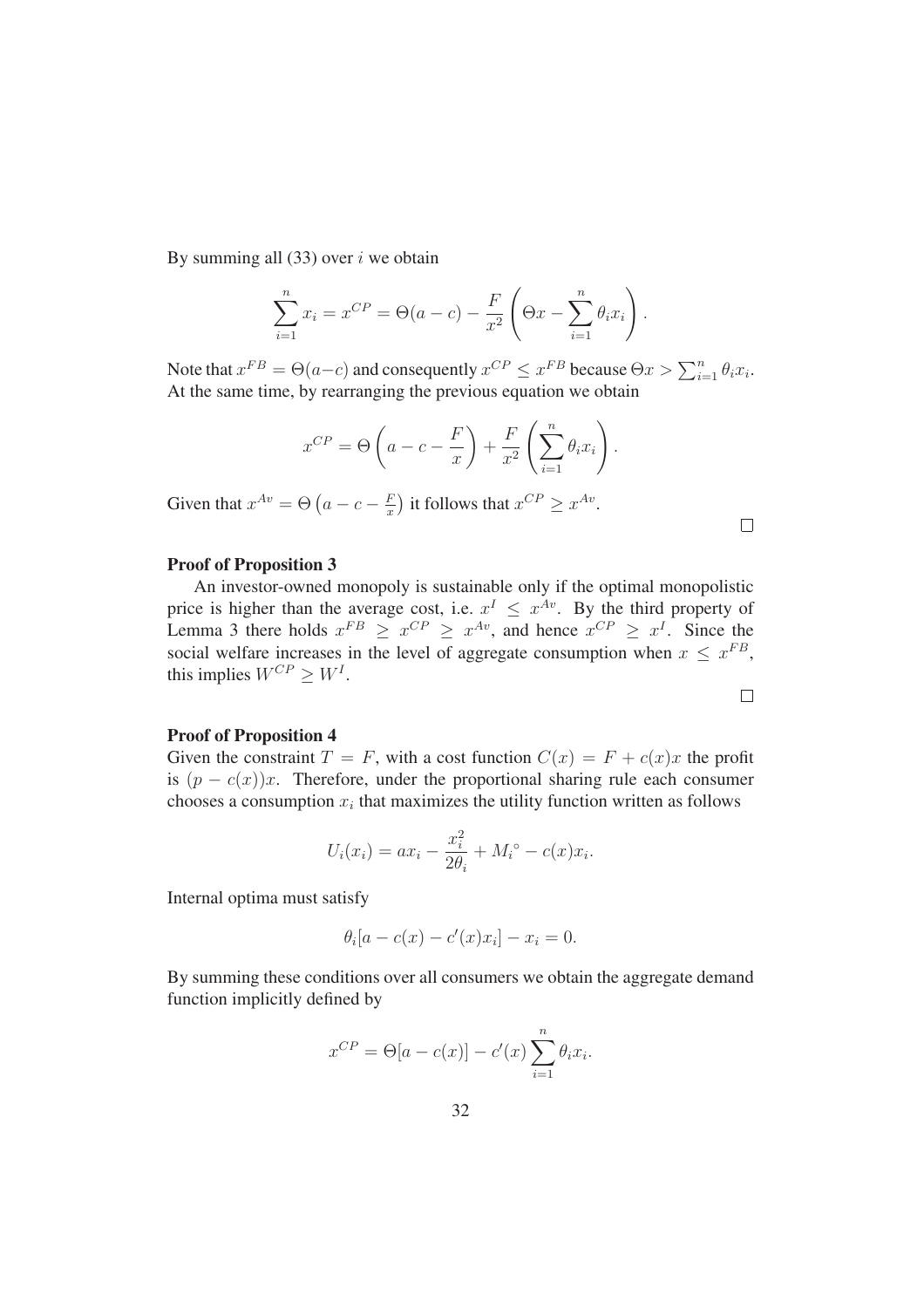It is worth noting that in this context the first best allocation is defined implicitly by  $x^{FB} = \Theta[a - c(x) - c'(x)x]$ . Therefore

$$
x^{FB} - x^{CP} = -c'(x) \left( \Theta x - \sum_{i=1}^{n} \theta_i x_i \right).
$$

Given that  $\Theta x > \sum_{i=1}^n \theta_i x_i$ , if  $c'(x) < 0$ , the previous equation is positive, i.e.  $x^{CP} < x^{FB}$ , as stated in the proposition. At the same time, the aggregate consumption at the crossing between the average variable cost and the standard demand function is characterized by the condition  $x_v^{Av} = \Theta[a - c(x)]$ . Thus,

$$
x^{CP} - x_v^{Av} = -c'(x) \sum_{i=1}^n \theta_i x_i.
$$

If  $c'(x) < 0$ , the right-hand member of the equation is positive, i.e.  $x_v^{Av} < x^{CP}$ , as stated in the proposition. Finally, the second best, i.e. the aggregate consumption where the standard demand function crosses the average cost function is characterized by the condition  $x^{Av} = \Theta(a - c(x) - F/x)$ , which implies  $x_v^{Av} - x^{Av} = \Theta F/x > 0$   $x^{Av} < x_v^{Av}$ , whatever the sign of  $c'(x)$ .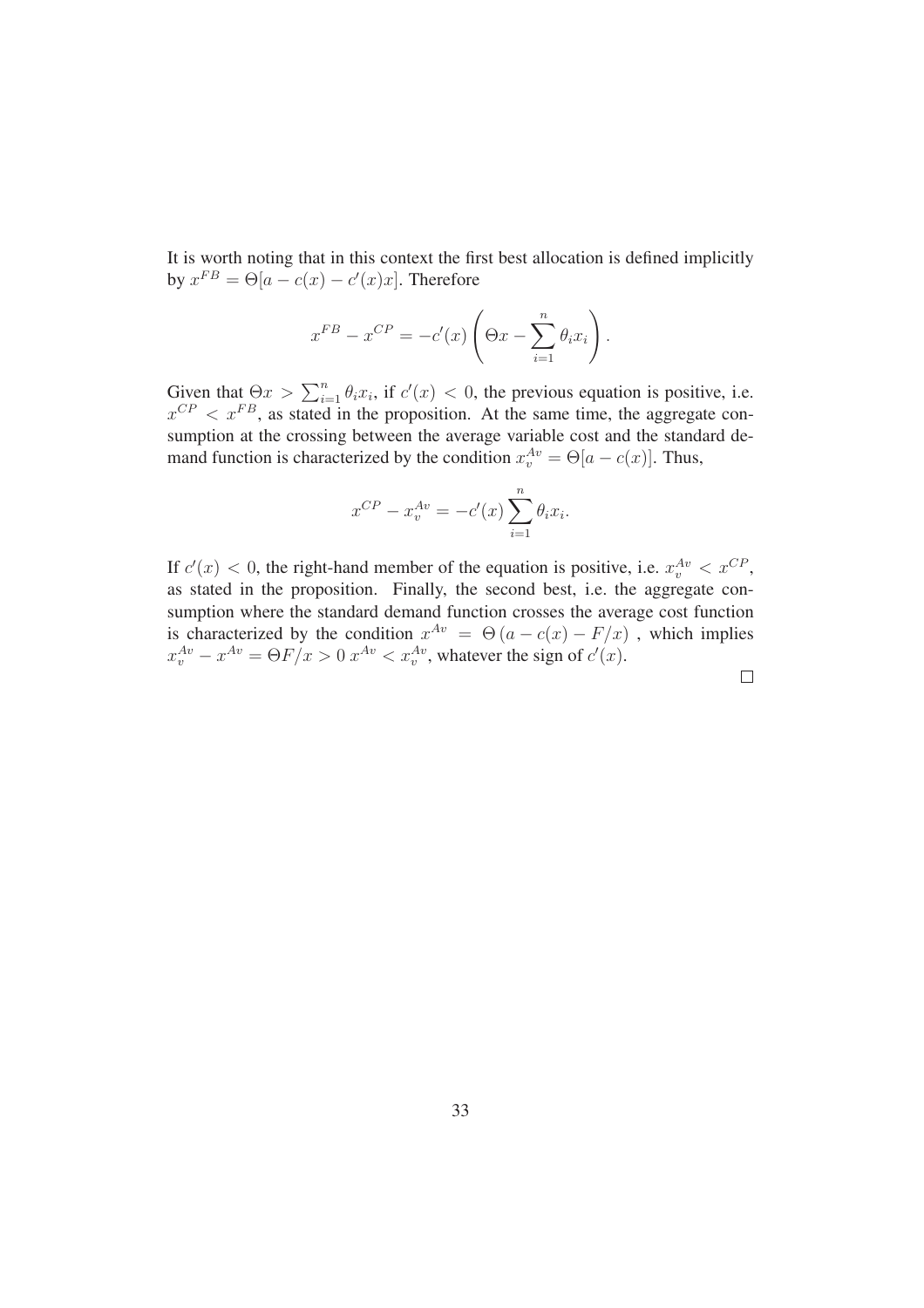## References

- [1] Acemoglu, Daron, "Why not a Political Coase Theorem? Social Conflict, Commitment, and Politics", *Journal of Comparative Economics*, 31 (2003), 620-652.
- [2] Acemoglu D., Robinson J.A., "Economics versus Politics: Pitfalls of Policy Advice", *Journal of Economic Perspectives*, 27 (2013), 173-192.
- [3] Anderson R.K., Porter P.K., Maurice S.C., "The Economics of Consumer-Managed Firms", *Southern Economic Journal*, 46 (1979), 119-130.
- [4] Baron D.P., Myerson R.B., "Regulating a Monopolist with Unknown Costs", *Econometrica*, 50 (1982), 911-930.
- [5] Baron D., "Design of Regulatory Mechanisms and Institutions", in R. Schmalensee, R.D. Willig (eds.), *Handbook of Industrial Organization*, Amsterdam: North Holland, 1989, vol. II, 1349-1447.
- [6] Ben-Ner A., "Nonprofit Organizations: Why Do They Exist in Market Economies?", in Susan Rose-Ackerman (ed.), *The Economics of Nonprofit Institutions: Studies in Structure and Policy*, OUP, 1986, 94-113.
- [7] Bennett, J., Iossa, E., Legrenzi G., "The Role of Commercial Non-Profit Organizations in the Provision of Public Services", *Oxford Review of Economic Policy*, 19 (2003), 335-47.
- [8] Bennet J., Jossa E., "Contracting Out Public Service Provision to Not-for-Profit Firms", *Oxford Economic Papers*, 62 (2010), 784-802.
- [9] Bergstrom T., "When Does Majority Rule Supply Public Goods Efficiency?", *Scandinavian Journal of Economics*, 81 (1979), 216-226.
- [10] Birchall J., "Mutual, Non-Profit or Public Interest Company? An Evaluation of Options for the Ownership and Control of Water Utilities", *Annals of Public and Cooperative Economics*, 73 (2002), 181-213.
- [11] Black D., "On the Rationale of Group Decision-making", *Journal of Political Economy*, 56 (1948), 23-24.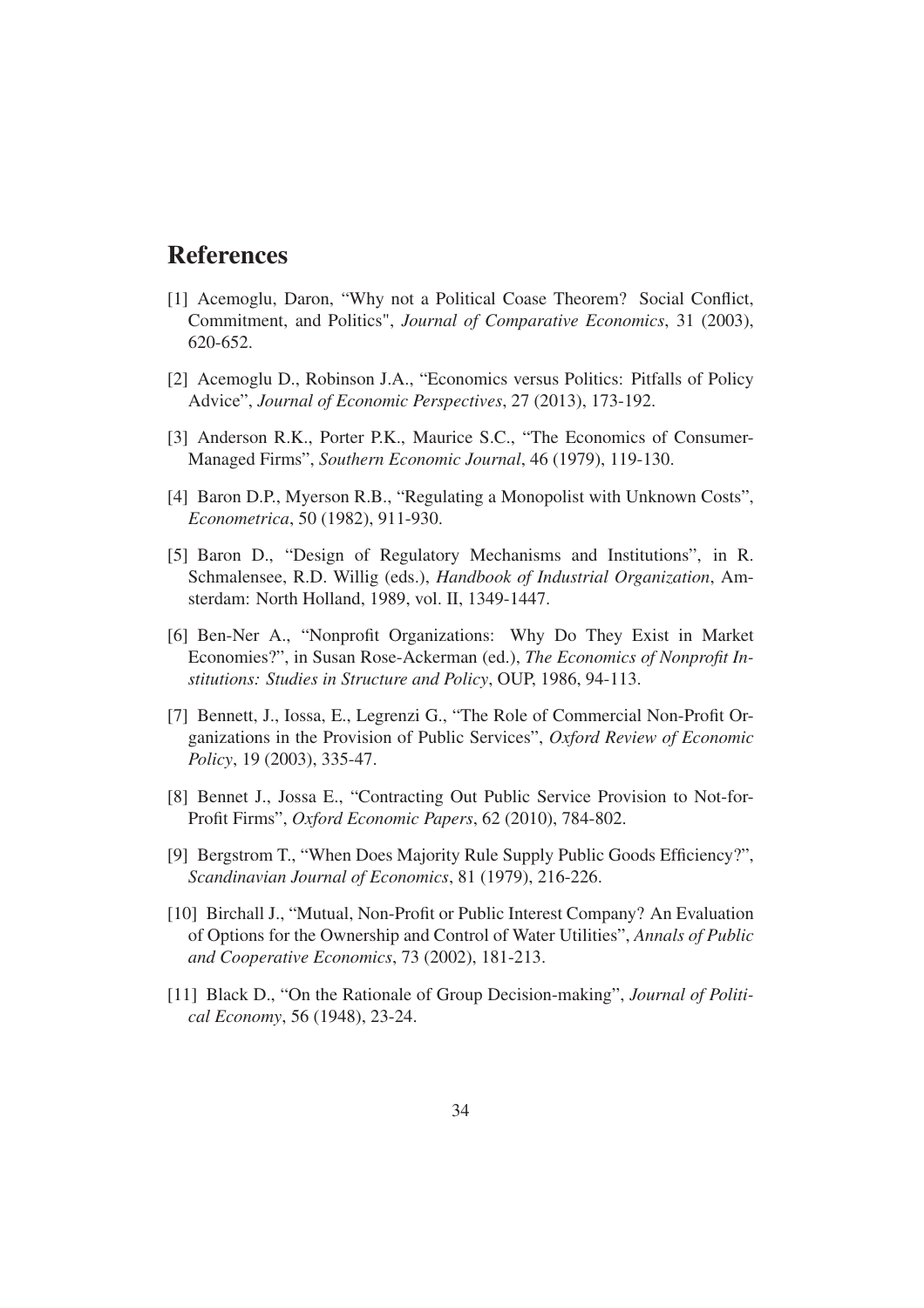- [12] Bonnet C., Dubois P., Martimort D., Straub S., "Empirical Evidence on Satisfaction with Privatization in Latin America", *World Bank Economic Review*, 26 (2011), 1-33.
- [13] Bowen H., "The Interpretation of Voting in the Allocation of Resources", *Quartely Journal of Economics*, 58 (1943), 27-48.
- [14] Bubb R., Kaufman A., "Consumer Biases and Mutual Ownership", *Journal of Public Economics*, 105 (2014), 39-57.
- [15] Checchi D., Florio M., Carrera J., "Privatisation Discontent and Utility Reform in Latin America", *Journal of Development Studies*, 45 (2009), 333-350.
- [16] Dow G.K., Putterman L., "Why Capital Suppliers (Usually) Hire Workers: What We Know and What We Need to Know", *Journal of Economic Behavior and Organization*, 43 (2000), 319-336.
- [17] Enke S., "Consumer Cooperatives and Economic Efficiency", *American Economic Review*, 35 (1945), 148-155.
- [18] Hall D., Lobina E., de la Motte R., "Public Resistance to Privatisation in Water and Energy", *Development in Practice*, 15 (2005), 286-301.
- [19] Hansmann H., "Ownership of the Firm", *Journal of Law, Economics, and Organization*,4 (1988), 267-304.
- [20] Hansmann H., *The Ownership of Enterprise*, Cambridge (Mass.): Harvard University Press, 1996.
- [21] Hart O., Moore J., "The Governance of Exchanges: Members' Cooperatives versus Outside Ownership", *Oxford Review of Economic Policy*, 12 (1996), 53-69.
- [22] Holyoake G.J., *The History of the Rochdale Pioneers*, London: Swan Sonnenschein & Co, 1983 (1<sup>st</sup> ed. 1857).
- [23] Ireland N.J., Law, P.J., "A Cournot-Nash Model of the Consumer Cooperative", *Southern Economic Journal*, 49 (1983), 706-716.
- [24] Kay J., "Regulating Private Utilities: the Customer Corporation", *Journal of Co-operative Studies*, 87 (1996), 28-46.